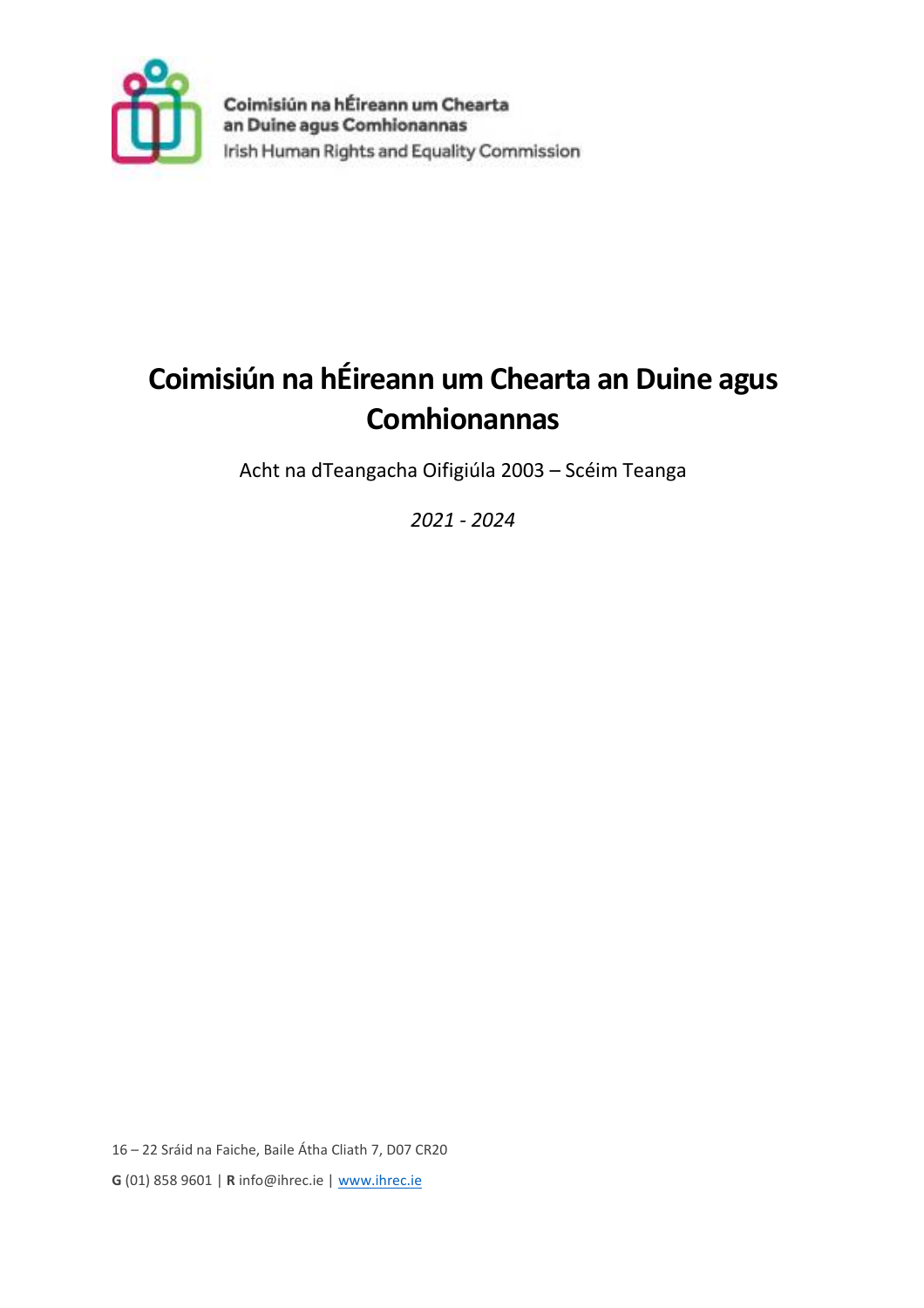

### **Clár**

| Caibidil 1: Réamhrá agus Cúlra                                                                           | 3           |
|----------------------------------------------------------------------------------------------------------|-------------|
| 1.1 Réamhrá                                                                                              | 3           |
| 1.2 Ullmhú agus Ábhar na Scéime                                                                          | 3           |
| 1.3 Dáta Tosaithe na Scéime                                                                              | 4           |
| Caibidil 2: Léargas Ginearálta ar Choimisiún na hÉireann um Chearta an Duine agus<br><b>Comhionannas</b> | 5           |
| 2.1 Misean agus Aidhmeanna                                                                               | 5           |
| Faoin gCoimisiún<br>Fís<br>Misean                                                                        | 5<br>5<br>5 |
| 2.2 Príomhfheidhmeanna                                                                                   | 6           |
| 2.3 Príomhsheirbhísí                                                                                     | 6           |
| 2.4 Custaiméirí agus Cliaint                                                                             | 6           |
| Caibidil 3: Sonraí Seirbhísí ar fail i mBéarla amháin, i nGaeilge amháin nó go dátheangach               | 7           |
| Caibidil 4: Ag Feabhsú Soláthar Seirbhísí i nGaeilge                                                     | 9           |
| Caibidil 5: Ag Feabhsú Soláthar Seirbhísí i nGaeilge sa Ghaeltacht                                       | 17          |
| Caibidil 6: Ag Feabhsú Inniúlacht sa Ghaeilge                                                            | 18          |
| 6.1 Earcaíocht                                                                                           | 18          |
| 6.2 Oiliúint agus Forbairt                                                                               | 18          |
| 6.3 Poist Shainithe Ghaeilge                                                                             | 20          |
| Caibidil 7: Monatóireacht agus Athbhreithniú                                                             | 21          |
| Caibidil 8: Poibliú na Scéime Comhaontaithe                                                              | 22          |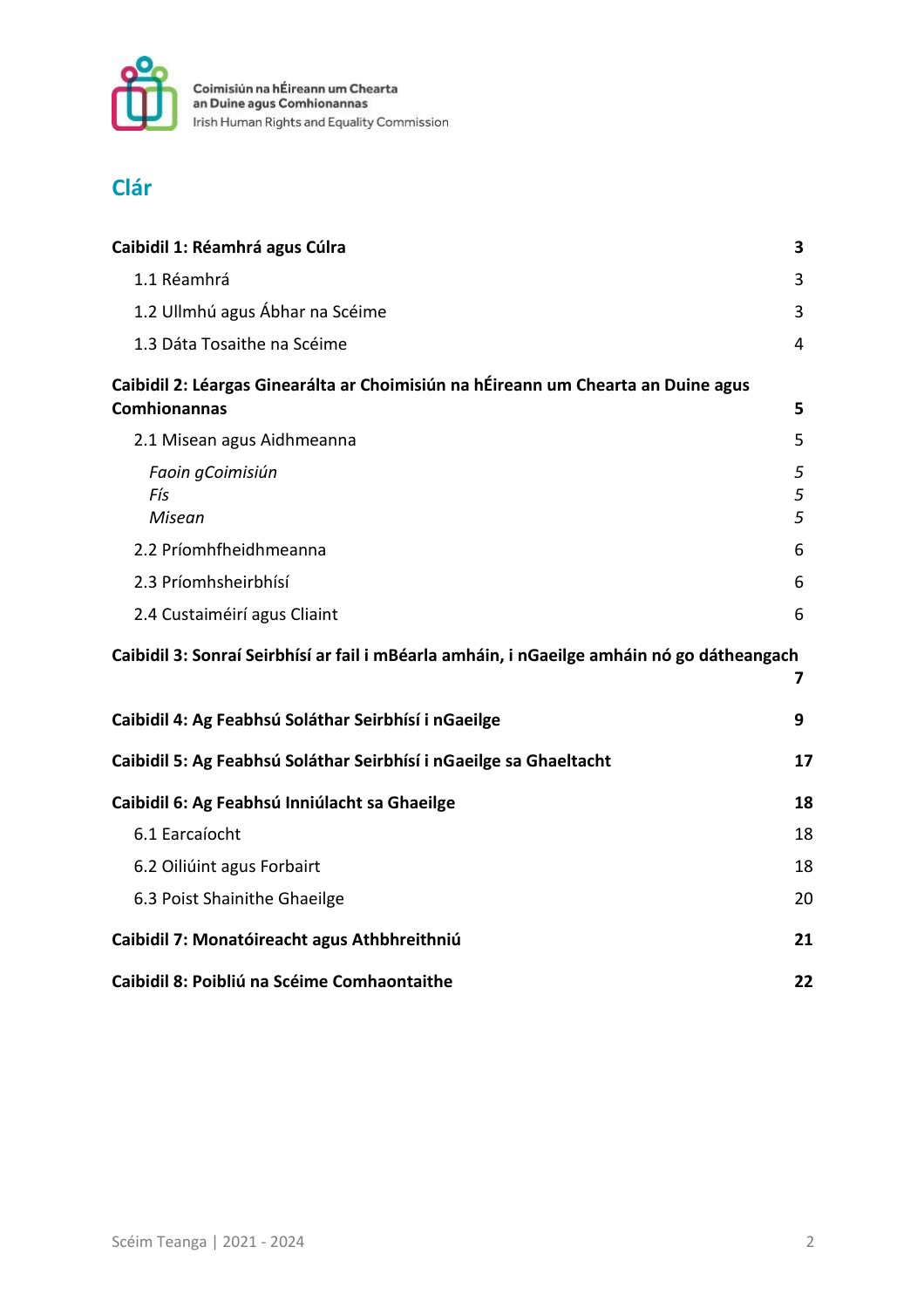

## **Caibidil 1: Réamhrá agus Cúlra**

#### **1.1 Réamhrá**

Forálann Acht na dTeangacha Oifigiúla 2003, d'ullmhú scéim teanga ag comhlachtaí poiblí ag tabhairt mionsonraí faoi na seirbhísí a sholathróidh siad:

- Trí mheán na Gaeilge,
- Trí mheán an Bhéarla, agus
- Trí mheán na Gaeilge agus and Bhéarla

agus na bearta a ghlacfar lena chinntiú go ndéanfar aon seirbhís nach bhfuil an comhlacht ag soláthar trí mheán na Gaeilge a sholáthar laistigh de fhráma ama comhaontaithe.

De réir alt 14(3) den Acht, fanann scéimeanna teanga i bhfeidhm ar feadh tréimhse 3 bliana nó go dtí go mbeidh scéim nua daingnithe, cibé acu is déanaí, ag an Aire Turasóireachta, Cultúir, Ealaíon, Gaeltachta, Spóirt agus Meán.

#### **1.2 Ullmhú agus Ábhar na Scéime**

Tá aird mar is cuí tugtha ar na Treoirlínte a d'eisigh an Roinn Turasóireachta, Cultúir, Ealaíon, Gaeltachta, Spóirt agus Meán agus an scéim seo á hullmhú. Ina theannta sin, tugadh faoi phróiseas cuimsitheach comhairliúcháin leis na páirtithe leasmhara uile.

Tá Coimisún na hÉireann um Chearta an Duine agus Comhionannas á threorú ag an bprionsabal gur cheart go mbeadh soláthar seirbhísí Gaeilge bunaithe ar:

- An leibhéal éilimh ar sheirbhísí ar leith I nGaeilge,
- An tábhacht a bhaineann le cur chuige réamhghníomhach i soláthar seirbhísí dá leithéid, agus
- Acmhainní, lena n-áirítear acmhainní daonna agus airegeadais, agus cumas an chomhlachta an cumas riachtanach teanga a fhorbairt nó a rochtain.

Tá an scéim seo curtha le chéile leis an aidhm go gcomhlíonfaí gach oibleagáid ábhartha faoi Acht na dTeangacha Oifigiúla atá ar Choimisiún na hÉireann um Chearta an Duine agus Comhionannas ar bhonn céimnithe, tríd an scéim seo agus trí scéimeanna amach anseo.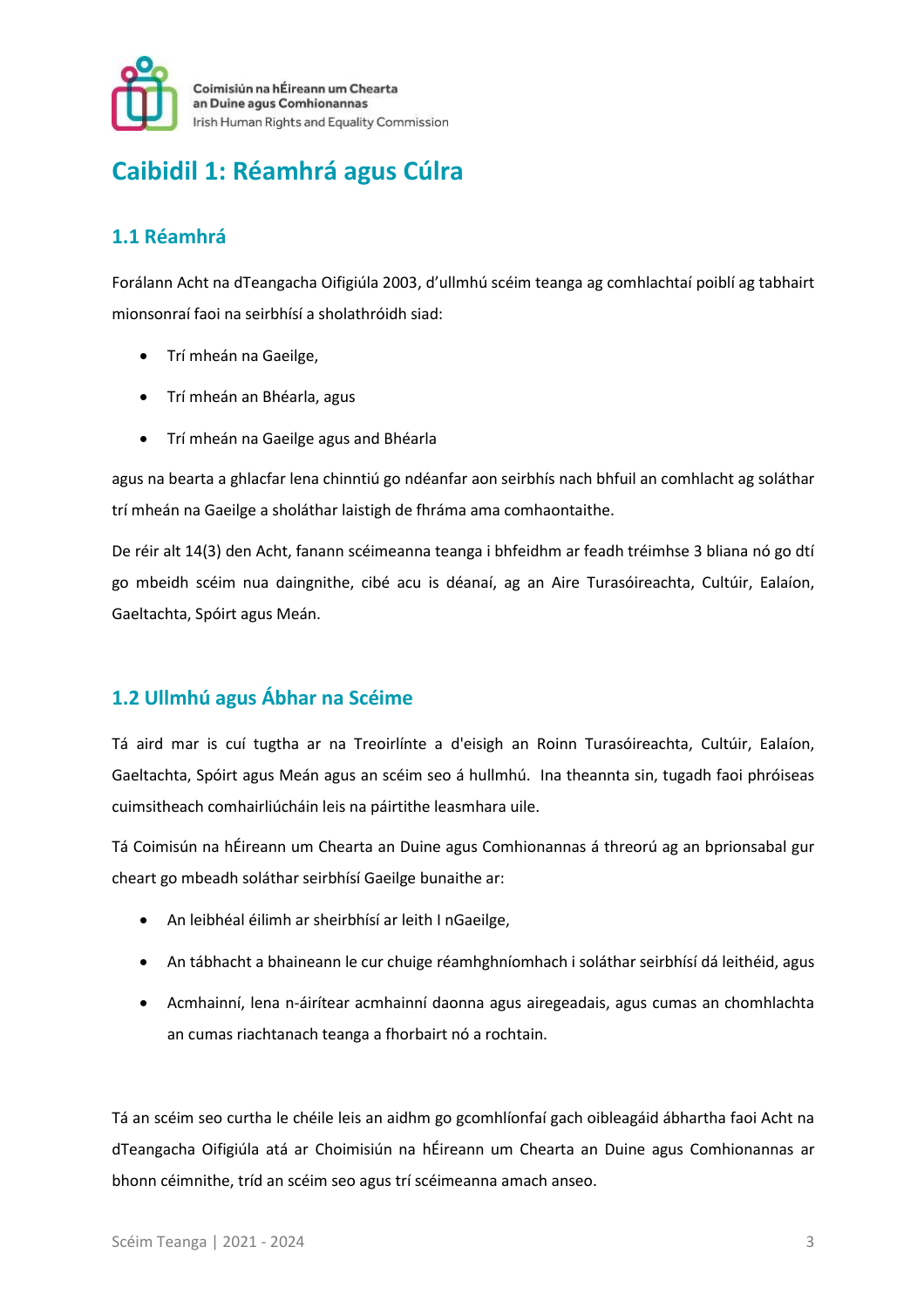

Tá an Scéim bunaithe ar na gealltanais ar fad a bhí in aon scéim roimhe seo a bheith curtha i bhfeidhm. Sa chás nár cuireadh i bhfeidhm ina n-iomláine go dtí seo na gealltanais a bhí i scéimeanna roimhe seo, bhí an cheist ina ábhar plé le hOifig an Choimisinéara Teanga.

Tuigtear agus aithnítear an t-am agus an iarracht a chuireann gach duine a bhfuil baint acu leis an bpróiseas seo isteach ann.

#### **1.3 Dáta Tosaithe na Scéime**

Tá an Scéim daingnithe ar an ag an Aire Turasóireachta, Cultúir, Ealaíon, Gaeltachta, Spóirt agus Meán. Tosaíonn sí le héifeacht ó 24 Bealtaine agus beidh sí i bhfeidhm ar feadh tréimhse 3 bliana nó go dtí go mbeidh scéim eile daingnithe, cibé acu is déanaí.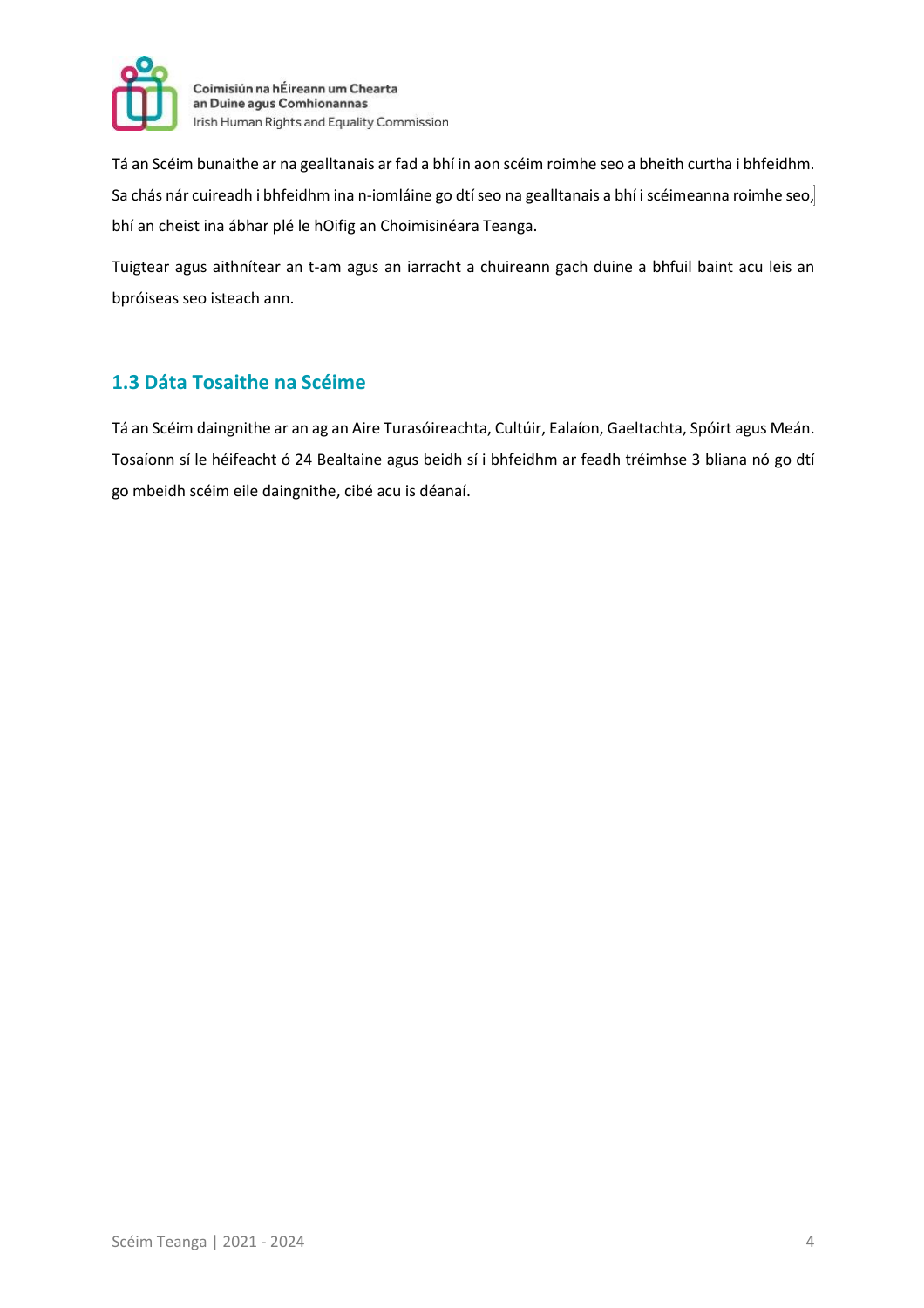

# **Caibidil 2: Léargas Ginearálta ar Choimisiún na hÉireann um Chearta an Duine agus Comhionannas**

#### **2.1 Misean agus Aidhmeanna**

#### **Faoin gCoimisiún**

Is é Coimisiún na hÉireann um Chearta an Duine agus Comhionannas (an Coimisiún) foras náisiúnta na hÉireann um chearta an duine agus um an gcomhionannas. Is é an cuspóir atá againn cearta an duine agus an comhionannas in Éirinn a chosaint agus a chur chun cinn agus cultúr measa ar chearta an duine, ar an gcomhionannas agus ar thuiscint idirchultúrtha sa Stát.

Bunaíodh an Coimisiún ar 01 Samhain 2014, mar chomhlacht poiblí neamhspleách le sainordú faoin Acht fá Choimisiún na hÉireann um Chearta an Duine agus Comhionannas, 2014 (an tAcht fán gCoimisiún, 2014). Tugtar réimse cumhachtaí reachtúla don Choimisiún faoin Acht fán gCoimisiún, 2014 chun cearta an duine agus comhionannas a chosaint agus a chur chun cinn.

Sonraítear san Acht fán gCoimisiún, 2014 go gcuimseofar sa Choimisiún líon nach mó ná 15 chomhalta agus nach lú ná 12 chomhalta, agus go mbeidh Príomh-Choimisinéir an Choimisiúin ar dhuine de na comhaltaí sin. Ceapadh forálacha an Achta fán gCoimisiún, 2014 chun neamhspleáchas an Choimisiúin ina chuid oibre a chinntiú. Ceapann an Ceann Stáit, an tUachtarán Micheál D. Ó hUigínn comhaltaí an Choimisiúin, i ndiaidh rún in dhá Theach an Oireachtais agus cinneann na comhaltaí beartas agus gníomhaíocht an Choimisiúin go neamhspleách.

Aithníodh neamhspleáchas an Choimisiúin, de réir Phrionsabail Pháras, lena chreidiúnú mar stádas "A" mar Institiúid Náisiúnta um Chearta an Duine leis na Náisiúin Aontaithe.

#### **Fís**

Éire chuimsitheach ina léirítear meas ar chearta an duine agus ar an gcomhionannas, ina gcuirtear chun cinn iad agus ina mbaintear amach iad do gach duine, i ngach áit.

#### **Misean**

Sochaí cothrom agus chuimsitheach a thógáil a chosnaíonn cearta an duine agus an comhionannas in Éirinn agus a chuireann chun cinn iad.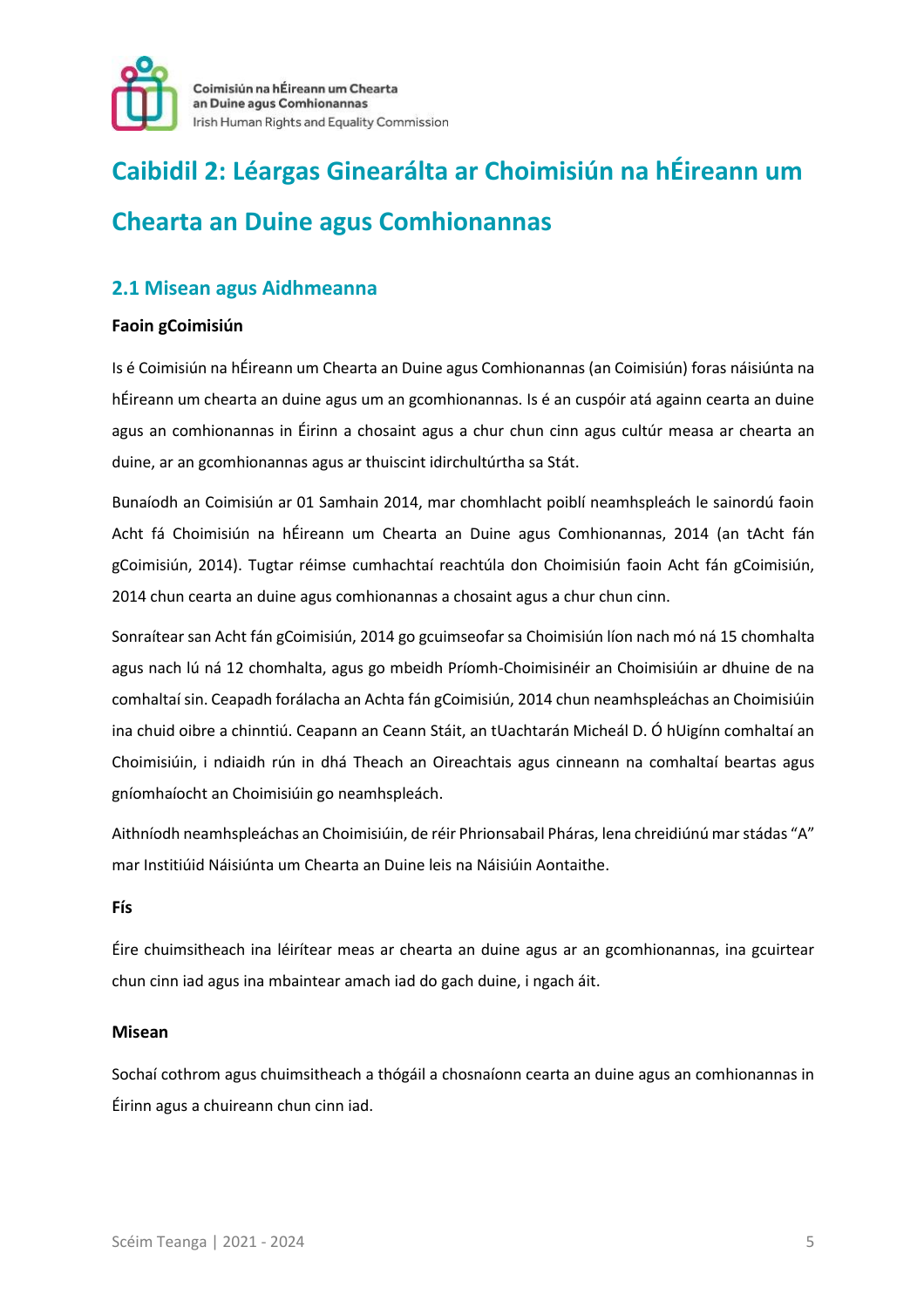

#### **2.2 Príomhfheidhmeanna**

Leagtar amach in alt 10 (1) den Acht fá Choimisiún na hÉireann um Chearta an Duine agus Comhionannas, 2014 feidhmeanna foriomlána an Choimisiúin, eadhon:

- cearta an duine agus comhionannas a chur chun cinn agus a chosaint,
- cultúr measa ar chearta an duine, comhionannas, agus tuiscint idirchultúrtha sa Stát a spreagadh agus a fhorbairt,
- tuiscint agus feasacht ar thábhacht chearta an duine agus comhionannais sa Stát,
- dea-chleachtas a spreagadh i gcaidreamh idirchultúrtha, chun caoinfhulaingt agus glacadh le héagsúlacht a chur chun cinn sa Stát mar aon le meas ar shaoirse agus dínit gach duine, agus
- oibriú i dtreo mí-úsáid a bhaint as cearta an duine, idirdhealú agus iompar toirmiscthe a dhíbirt.

Leagtar amach in alt 10(2) den Acht réimse leathan feidhmeanna agus cumhachtaí sonracha trínar féidir leis an gCoimisiún aghaidh a thabhairt ar shainordú foriomlán.

#### **2.3 Príomhsheirbhísí**

Seirbhís Eolais Do Chearta

#### **2.4 Custaiméirí agus Cliaint**

Is féidir leis an seirbhís Do Chearta eolas a thabhairt don phobail, faoi chearta agus réitigh atá ar fáil faoin dlí um chomhionannas agus cearta an duine in Éirinn. Áirítear leis sin eolas faoi idirdhealú san áit oibre, idirdhealú maidir le hearraí agus le seirbhísí, idirdhealú maidir le hoideachas agus cosaintí ar chearta an duine a thagann faoi dhlí na hÉireann.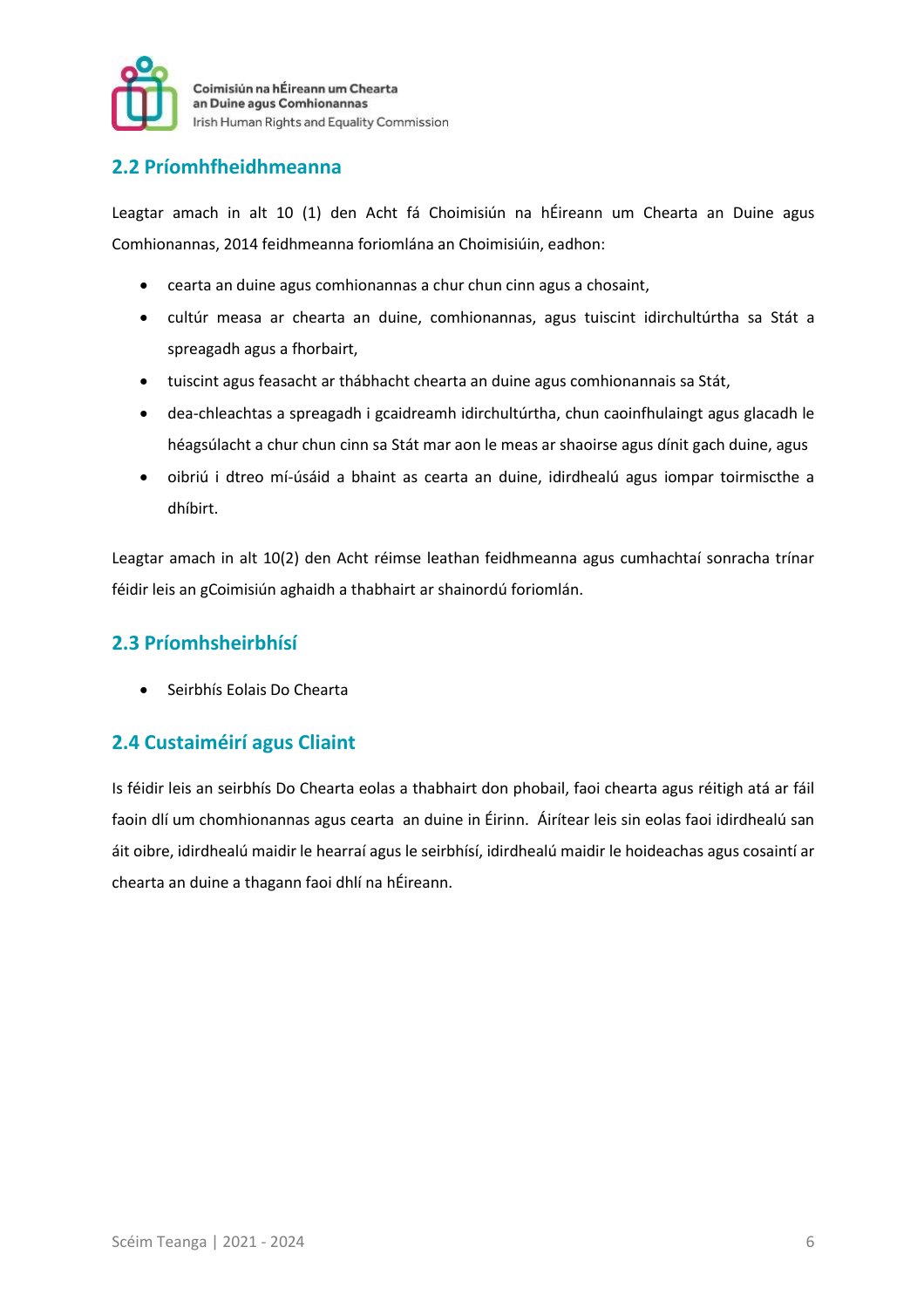

# **Caibidil 3: Sonraí Seirbhísí ar fail i mBéarla amháin, i**

# **nGaeilge amháin nó go dátheangach**

| Soláthar Seirbhísí                                                       |                  |                   |                                                                                           |
|--------------------------------------------------------------------------|------------------|-------------------|-------------------------------------------------------------------------------------------|
| <b>Ainm na Seirbhíse</b>                                                 | As Béarla amháin | As Gaeilge amháin | <b>Go Dátheangach</b>                                                                     |
| Líne Ghutháin                                                            |                  |                   | X                                                                                         |
| An tSeirbhís 'Do Chearta'                                                | X                |                   |                                                                                           |
| Feidhm Fáilteachais                                                      | X                |                   |                                                                                           |
| Cúnamh Dlí                                                               | X                |                   |                                                                                           |
| Seirbhísí Corparáideacha                                                 |                  |                   | X                                                                                         |
| Suíomh gréasáin (www.ihrec.ie)<br>Admháil agus freagra ar chomhfhreagras |                  |                   | Tá an t-ábhar<br>statach ar fáil i<br>nGaeilge faoi<br>láthair.<br>X                      |
| Comhairliúcháin Phoiblí                                                  | X                |                   | Bíonn líon teoranta<br>Comhairliúcháin<br>Phoiblí ar bun i<br>nGaeilge agus i<br>mBéarla. |
| Ceardlanna nó oiliúint a sholáthar                                       | $\mathsf{X}$     |                   |                                                                                           |
| For-rochtain le Páirtithe Leasmhara                                      | X                |                   |                                                                                           |
| Cáipéisí Beartais                                                        | X                |                   |                                                                                           |
| Ráiteas Straitéise                                                       |                  |                   | X                                                                                         |
| Tuarascálacha Bliantúla                                                  |                  |                   | X                                                                                         |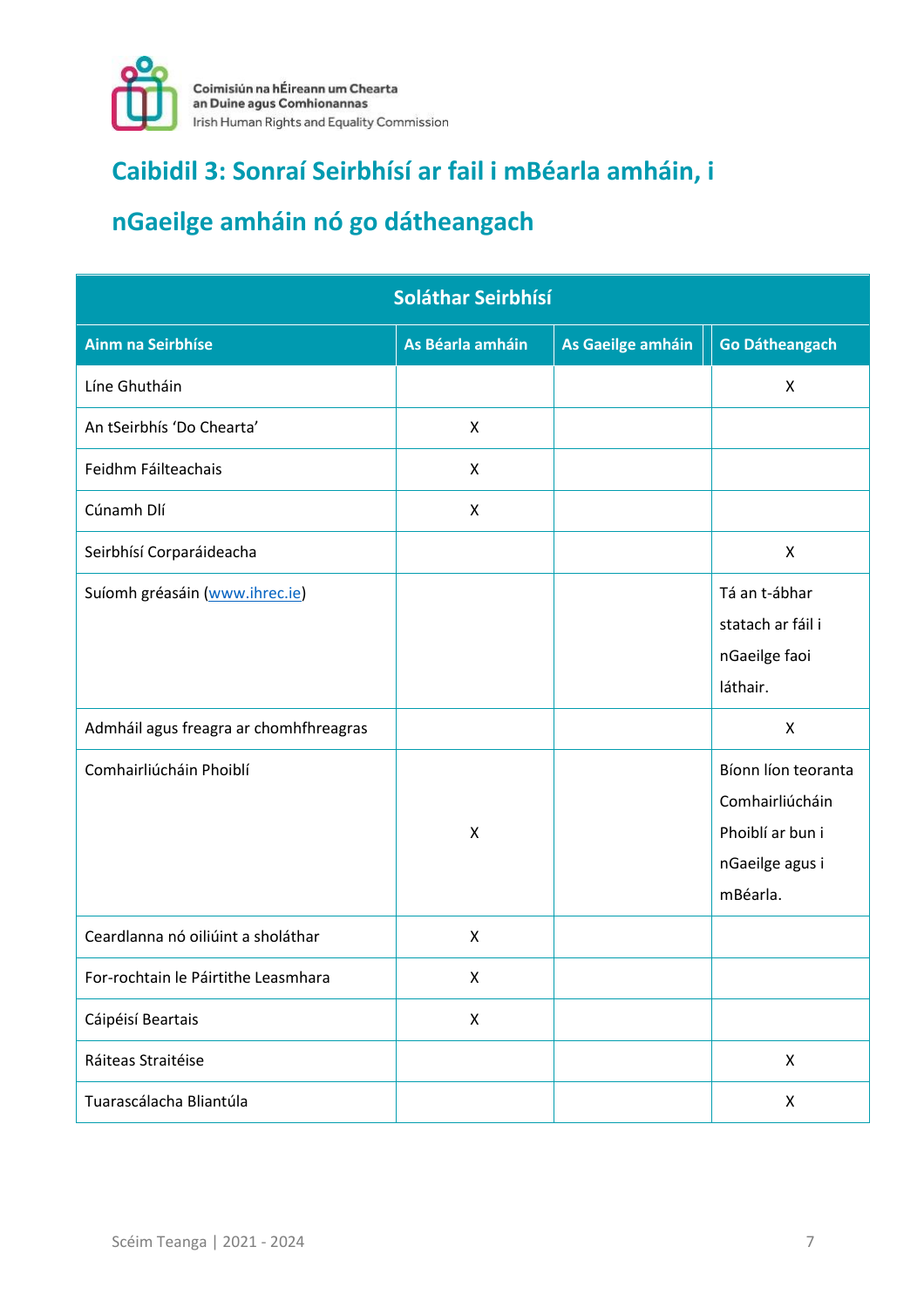

| Soláthar Seirbhísí       |                  |                   |                                                         |
|--------------------------|------------------|-------------------|---------------------------------------------------------|
| <b>Ainm na Seirbhíse</b> | As Béarla amháin | As Gaeilge amháin | <b>Go Dátheangach</b>                                   |
| Preaseisiúintí           | x                |                   | Eisítear 20% de na<br>preaseisiúintí go<br>dátheangach. |

| Soláthar Seirbhísí i gCeantair Ghaeltachta                                        |                  |                   |                       |
|-----------------------------------------------------------------------------------|------------------|-------------------|-----------------------|
| Ainm na Seirbhíse                                                                 | As Béarla amháin | As Gaeilge amháin | <b>Go Dátheangach</b> |
| Ní chuireann an Coimisiún seirbhísí<br>sonracha ar fáil do cheantair Ghaeltachta. |                  |                   |                       |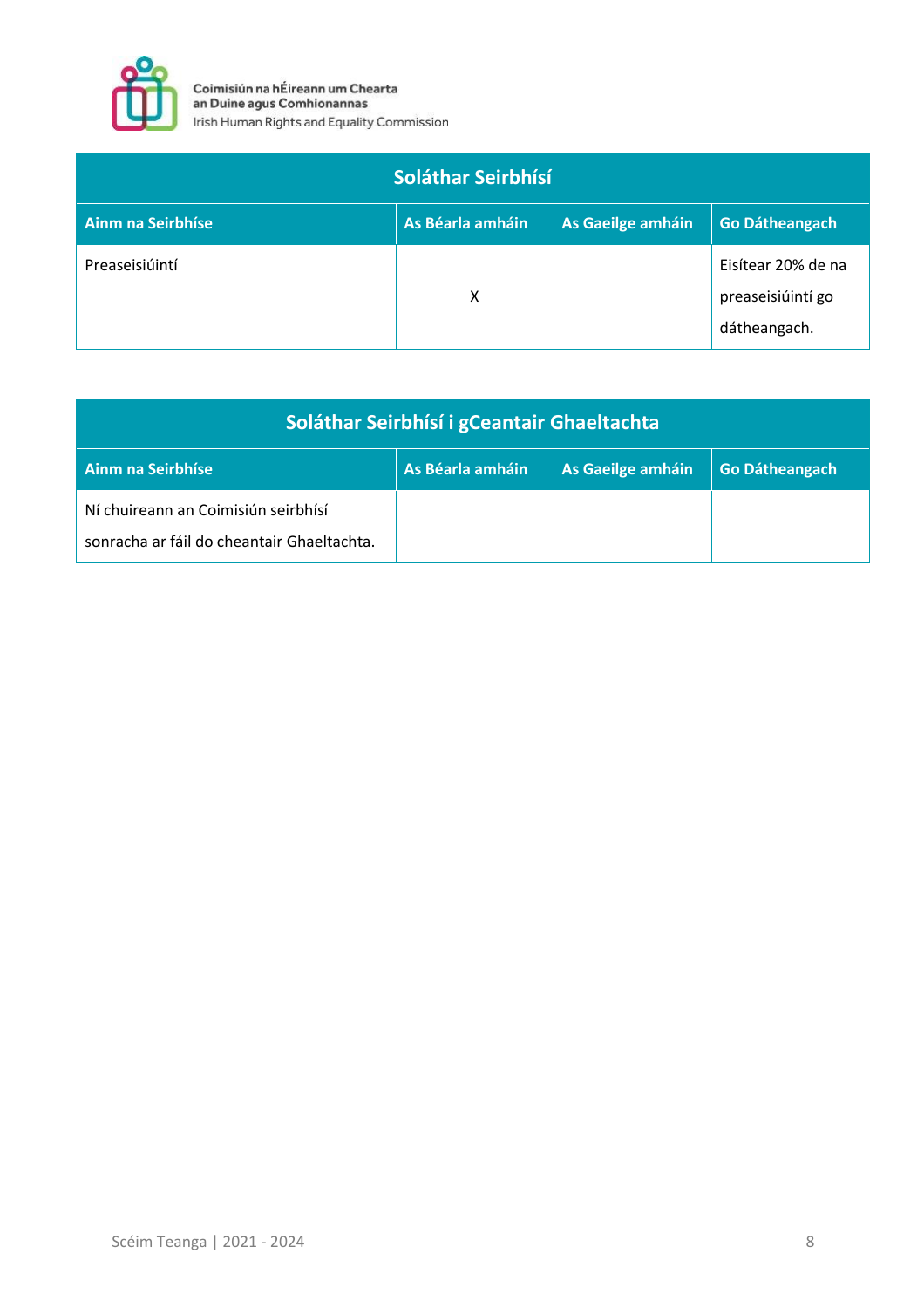

# **Caibidil 4: Ag Feabhsú Soláthar Seirbhísí i nGaeilge**

Is riachtanais éigeantacha faoi Acht na dTeangacha Oifigiúla 2003 iad na forálacha i gcló liath atá le feiceáil sa tábla thíos.

| <b>Modh Cumarsáide leis an</b><br>bPobal | <b>Gealltanas</b>                               |            |
|------------------------------------------|-------------------------------------------------|------------|
| Fógraí                                   | Beidh na fógraí réamhthaifeadta seo a leanas i  | Éigeantach |
| Réamhthaifeadta ó                        | nGaeilge nó go dátheangach:                     |            |
| <b>Bhéal</b>                             | (a) Cuirfear fógraí taifeadta ó bhéal ar fáil i |            |
|                                          | nGaeilge nó go dátheangach ar an                |            |
|                                          | nguthán nuair atá ár n-oifigí dúnta;            |            |
|                                          | (b) Cuirfear fógraí taifeadta ó bhéal a         |            |
|                                          | chraoltar ar chóras fógartha poiblí ar fáil i   |            |
|                                          | nGaeilge nó go dátheangach;                     |            |
|                                          | (c) Cuirfear fógraí ó bhéal a chruthaítear agus |            |
|                                          | a chraoltar trí chóras                          |            |
|                                          | ríomhtheachtaireactha nó trí chóras             |            |
|                                          | ríomhfhreagartha gutháin ar fáil i nGaeilge     |            |
|                                          | nó go dátheangach.                              |            |
|                                          | Tabhair faoi deara gur fógairtí 'taifeadta'     |            |
|                                          | seachas fógairtí 'beo' a bhaineann le hábhar    |            |
|                                          | anseo.                                          |            |
|                                          | Sa chás go bhfuil Ordú Logainmneacha i          |            |
|                                          | bhfeidhm, úsáidfear an leagan Gaeilge den       |            |
|                                          | Logainm atá sonraithe san Ordú sin i bhfógraí   |            |
|                                          | taifeadta ó bhéal a dhéanann comhlacht poiblí   |            |
|                                          | nó a dhéantar ar a shon.                        |            |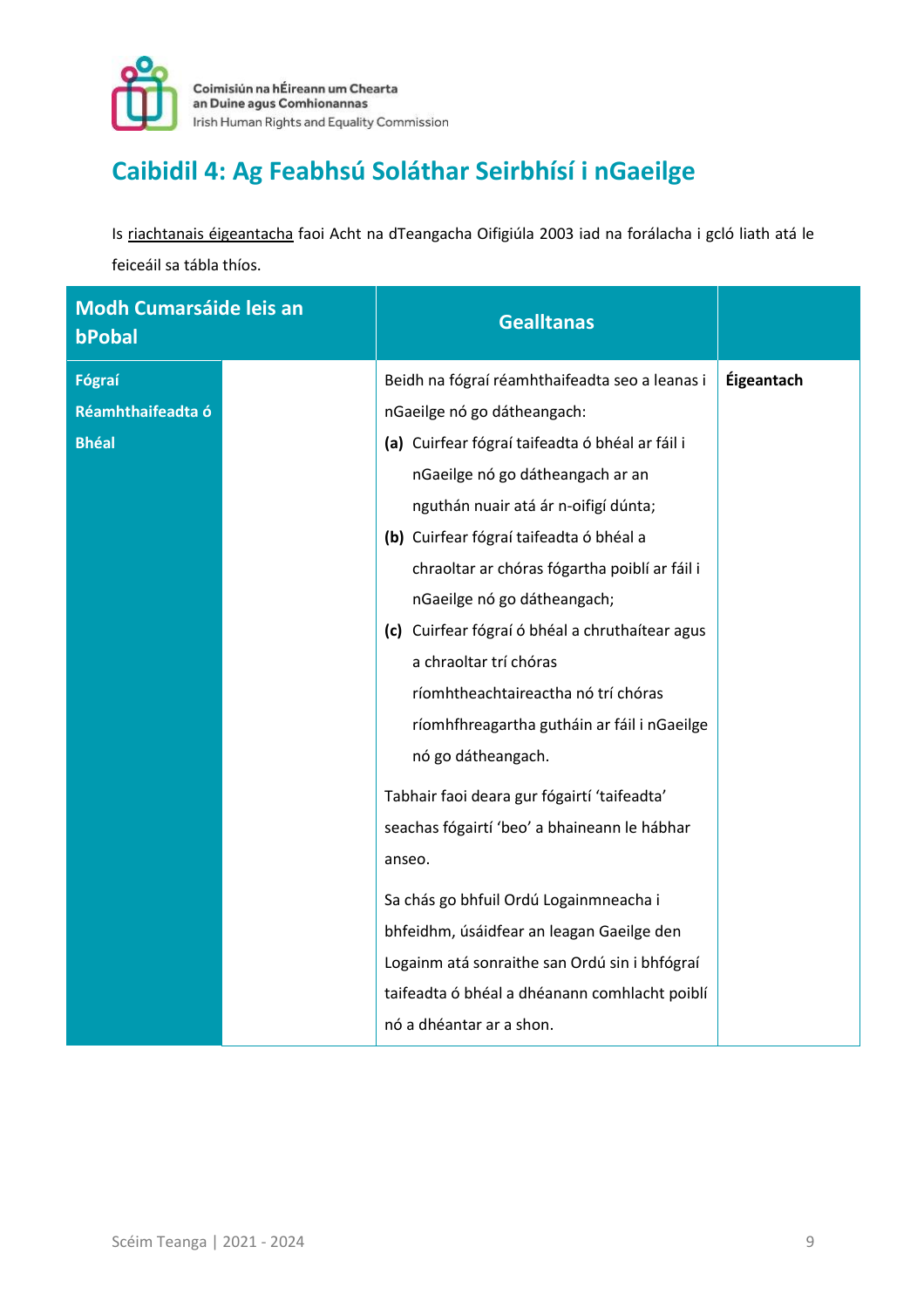

| <b>Modh Cumarsáide leis an</b><br>bPobal |                                     | <b>Gealltanas</b>                                                                                                                                                                                                                                                                                                              |            |
|------------------------------------------|-------------------------------------|--------------------------------------------------------------------------------------------------------------------------------------------------------------------------------------------------------------------------------------------------------------------------------------------------------------------------------|------------|
| Cumarsáid i<br><b>Scríbhinn</b>          | Litreacha agus Post<br>Leictreonach | Tabharfar freagra ar an gcumarsáid scríofa uile<br>sa teanga oifigiúil ina bhfuarthas í.                                                                                                                                                                                                                                       | Éigeantach |
|                                          | Stáiseanóireacht                    | Ceannteidil ar stáiseanóireacht áirithe ar a n-<br>áirítear nóta-pháipéar, duillíní dea-mhéine,<br>leatháin chlúdaigh facs, clúdaigh comhad agus<br>fillteáin eile, lipéid agus clúdaigh litreach a<br>chur ar fáil i nGaeilge nó go dátheangach.                                                                              | Éigeantach |
| <b>Comharthaí</b>                        | Comharthaí                          | Ní mór an chomharthaíocht uilig a chuireann<br>an Coimisiún in airde nó a chuirtear in airde<br>thar a cheann a bheith i nGaeilge nó<br>dátheangach, faoi réir na rialachán (I.R. Uimh<br>391/2008).                                                                                                                           | Éigeantach |
| <b>Foilseacháin</b>                      | Foilseacháin                        | Foilseofar cáipéisí ina leagtar amach tograí<br>polasaí poiblí, cuntais iniúchta nó ráitis<br>airgeadais, tuarascálacha bliantúla agus ráitis<br>straitéise i nGaeilge agus i mBéarla ag an am<br>céanna.                                                                                                                      | Éigeantach |
|                                          | Ciorcláin/Cora<br>Poist             | I gcás ina ndéanfaidh comhlacht poiblí<br>cumarsáid i scríbhinn nó leis an bpost<br>leictreonach leis an bpobal i gcoitinne nó le<br>haicme den phobal i gcoitinne chun faisnéis a<br>thabhairt don phobal nó don aicme,<br>cinnteoidh an comhlacht gur i nGaeilge, nó i<br>mBéarla agus i nGaeilge, a bheidh an<br>chumarsáid | Éigeantach |
| <b>An Ghaeltacht</b>                     | Logainmneacha<br>Gaeltachta         | Bainfear úsáid as Logainmneacha Oifigiúla na<br>gceantar Gaeltachta de réir na reachtaíochta.                                                                                                                                                                                                                                  | Éigeantach |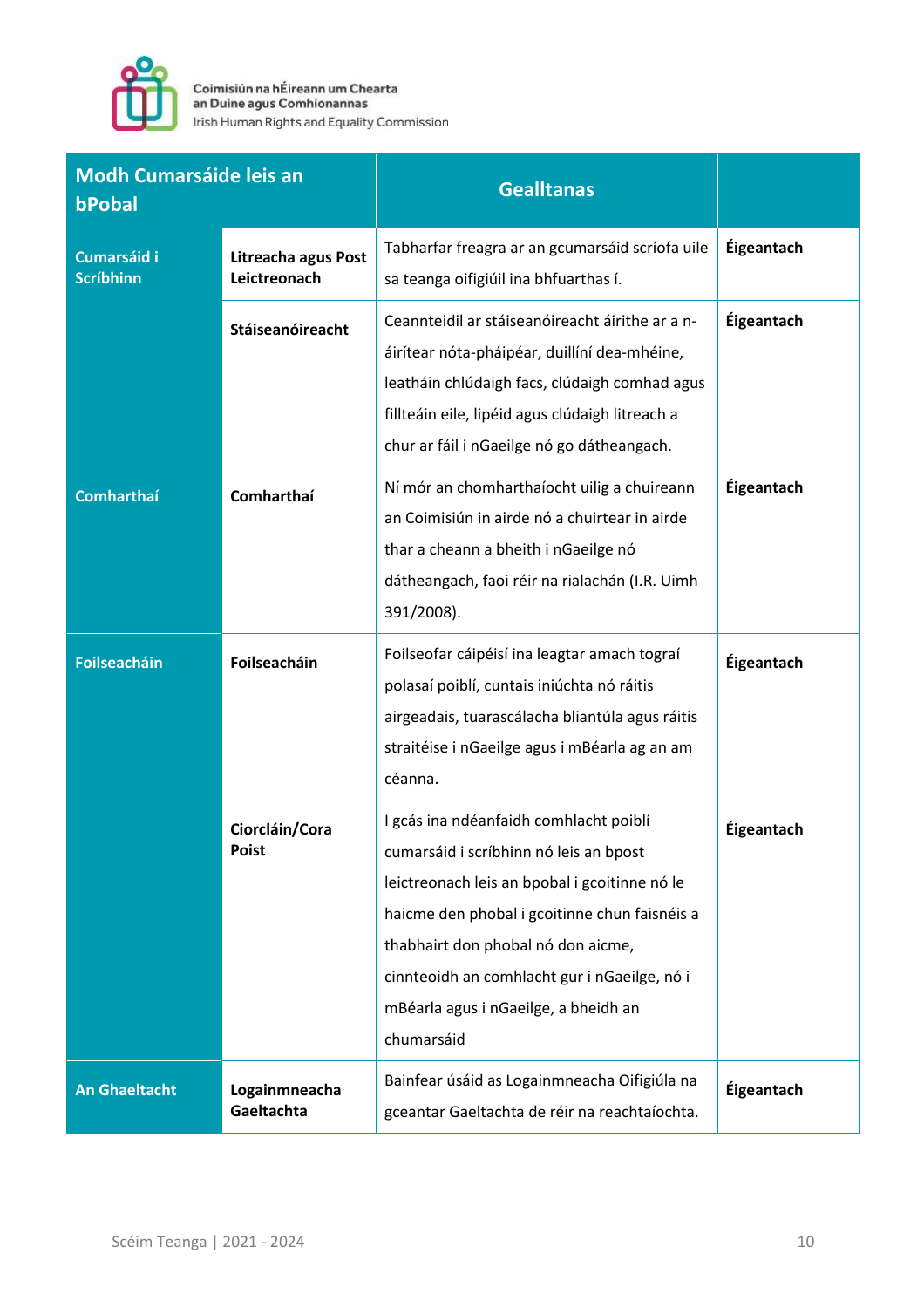

Seo a leanas liosta gníomhartha molta ag Coimisiún na hÉireann um Chearta an Duine agus Comhionannas faoi gach seirbhís:

| Modh cumarsáide leis an bpobal                 |                                              | <b>Tiomantas</b>                                                                                                                                                                                                                                     | <b>Sceideal faoi</b><br>dheireadh<br>Bl. 1/Bl. 2/Bl. 3                                 |
|------------------------------------------------|----------------------------------------------|------------------------------------------------------------------------------------------------------------------------------------------------------------------------------------------------------------------------------------------------------|----------------------------------------------------------------------------------------|
| <b>Cumarsáid ó</b><br><b>Bhéal/i Scríbhinn</b> | Fáiltiú/<br><b>Fáilteachas</b>               | Tabharfar liosta cothrom le dáta d'fhoireann an<br>fháiltithe de chomhaltaí foirne atá in ann<br>seirbhís as Gaeilge a chur ar fáil.                                                                                                                 | Go leanúnach                                                                           |
|                                                |                                              | Más mian le duine den phobal labhairt le duine<br>as Gaeilge, rachaidh foireann an fháiltithe i<br>dteagmháil leis an duine cuí.                                                                                                                     | Go leanúnach                                                                           |
|                                                |                                              | Beidh cur amach ag comhaltaí foirne ar<br>bheannachtaí simplí Gaeilge.                                                                                                                                                                               | Go leanúnach                                                                           |
|                                                | An Lasc-Chlár                                | Beidh cur amach ag comhaltaí foirne ar<br>bheannachtaí simplí Gaeilge agus aistreoidh<br>siad an glaoch chuig comhalta foirne ag a bhfuil<br>Gaeilge.                                                                                                | Go leanúnach                                                                           |
|                                                | Cumarsáid ar an<br>nGuthán leis an<br>bpobal | Tairgtear oiliúint Ghaeilge do na comhaltaí<br>foirne a bhíonn ag obair ar na línte gutháin chun<br>a chinntiú go bhfuil siad in ann beannú do<br>ghlaoiteoirí i nGaeilge.<br>Freagróidh na comhaltaí foirne an guthán i<br>nGaeilge agus i mBéarla. | <b>Faoi dheireadh</b><br><b>Bhliain 1</b><br><b>Faoi dheireadh</b><br><b>Bhliain 3</b> |
|                                                | Fógairtí Taifeadta<br><b>Béil</b>            | Tá an teachtaireacht taobh amuigh d'uaireanta<br>gnó ar gach líne ghutháin i nGaeilge agus i<br>mBéarla.                                                                                                                                             | Go leanúnach                                                                           |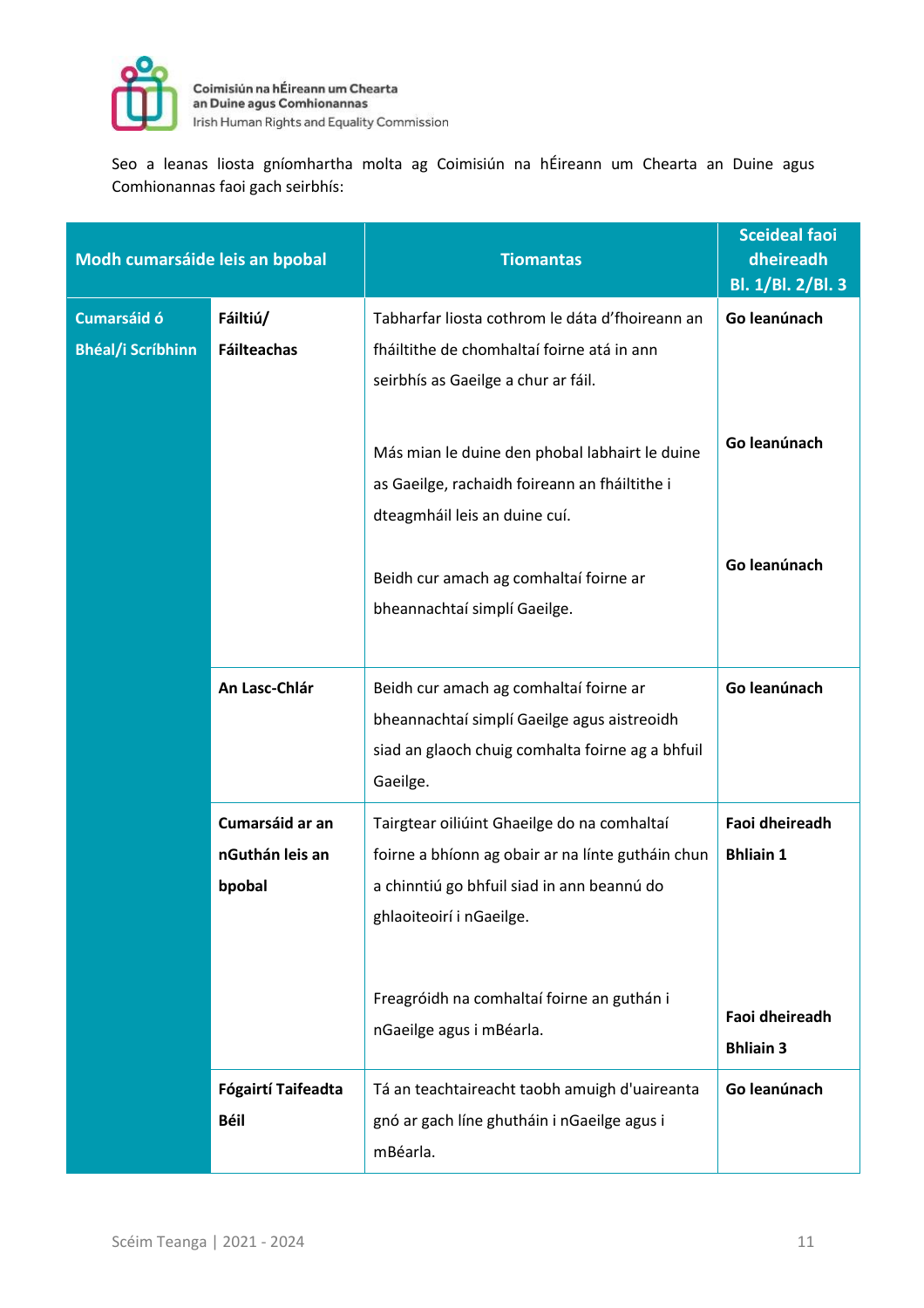

| Modh cumarsáide leis an bpobal |                                            | <b>Tiomantas</b>                                                                                                                                                                                                                  | <b>Sceideal faoi</b><br>dheireadh<br>Bl. 1/Bl. 2/Bl. 3 |
|--------------------------------|--------------------------------------------|-----------------------------------------------------------------------------------------------------------------------------------------------------------------------------------------------------------------------------------|--------------------------------------------------------|
|                                |                                            | Cuirtear na roghchláir ar gach líne ghutháin de<br>chuid an Choimisiúin ar fáil go dátheangach.                                                                                                                                   | Go leanúnach                                           |
|                                | <b>Fógairtí Beo</b>                        | Ní bhaineann an Coimisiún leas as fógairtí beo,<br>ach má bhíonn siad ar fáil mar sheirbhís amach<br>anseo, cinnteoimid go gcomhlíontar an<br>reachtaíocht.                                                                       | De réir mar is gá                                      |
|                                | <b>Comhfhreagras</b>                       | Tabharfaimid le fios go soiléir do na custaiméirí<br>agus do pháirtithe leasmhara eile go gcuireann<br>an Coimisiún fáilte roimh chomhfhreagras i<br>nGaeilge tríd an leathanach teagmhála ar<br>shuíomh gréasáin an Choimisiúin. | <b>Faoi dheireadh</b><br><b>Bhliain 1</b>              |
|                                | <b>Bileoga Eolais/</b><br><b>Bróisiúir</b> | Tá na bileoga eolais agus na póstaeir is mó a<br>úsáidtear ar fáil i nGaeilge agus i mBéarla.                                                                                                                                     | Go leanúnach                                           |
|                                | Foirmeacha<br>larratais                    | Cuirfear na foirmeacha iarratais ar fad ar fáil i<br>nGaeilge agus i mBéarla.                                                                                                                                                     | Go leanúnach                                           |
|                                | <b>Eile</b>                                | Fógrófar comhairliúcháin phoiblí i nGaeilge agus<br>i mBéarla.                                                                                                                                                                    | Go leanúnach                                           |
| Na Meáin                       | Preaseisiúintí                             | Eisímid 20% de na preaseisiúintí go<br>dátheangach agus go comhuaineach faoi láthair,<br>agus leanfar leis an nósmhaireacht sin.                                                                                                  | 20% - Leanúnach                                        |
|                                |                                            | Tabharfaimid tiomantas do thógáil ar a bhfuil<br>thuas agus 22.5% de na preaseisiúintí a eisiúint<br>go dátheangach agus go comhuaineach faoi<br>Bhliain 2 den scéim seo, agus 25% faoi Bhliain 3.                                | 22.5% – Bliain 2<br>$25% - Bliain 3$                   |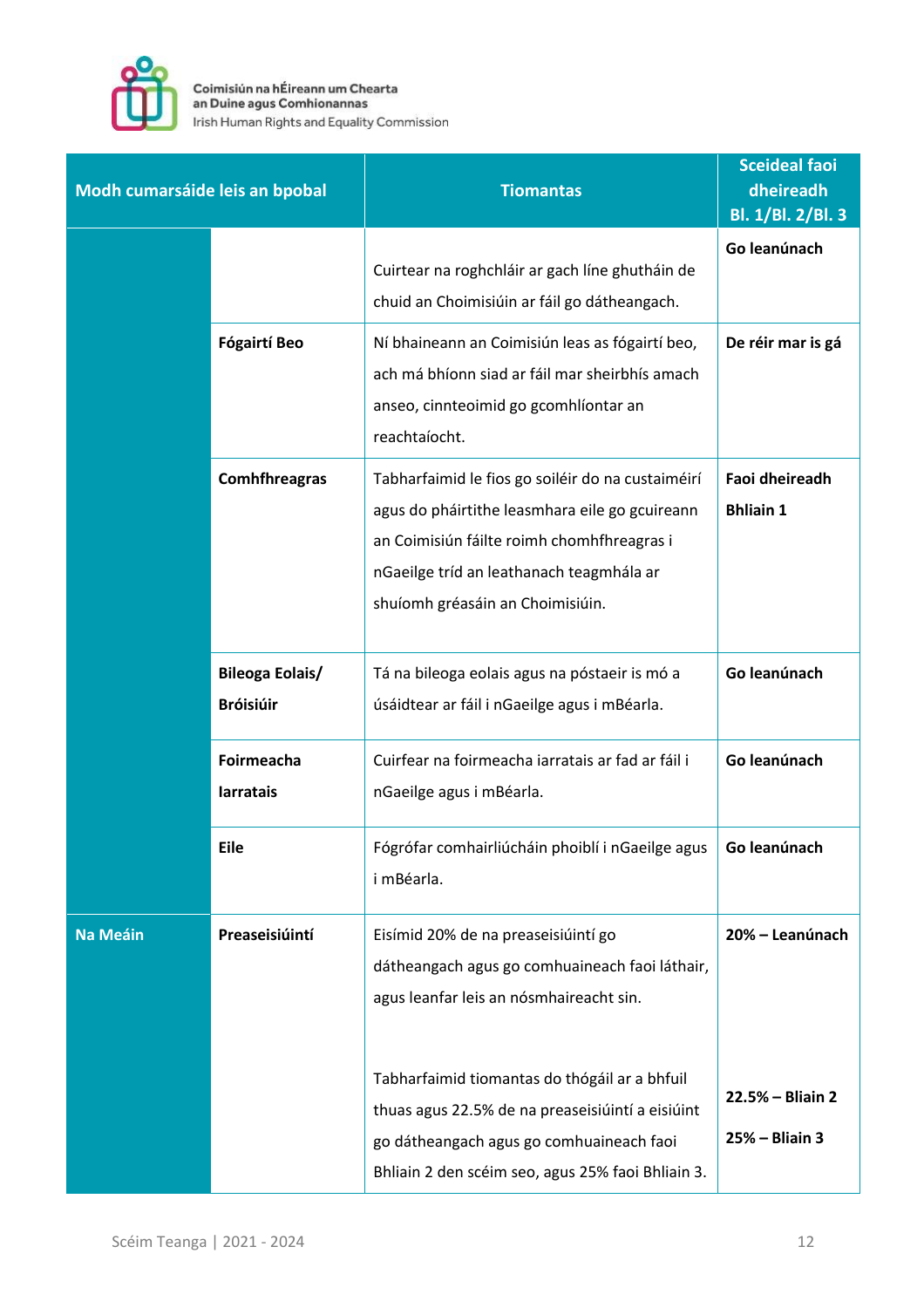

| Modh cumarsáide leis an bpobal            |                             | <b>Tiomantas</b>                                                                                                                                                                                             | <b>Sceideal faoi</b><br>dheireadh<br>Bl. 1/Bl. 2/Bl. 3 |
|-------------------------------------------|-----------------------------|--------------------------------------------------------------------------------------------------------------------------------------------------------------------------------------------------------------|--------------------------------------------------------|
|                                           | Nuachtlitreacha             | Soláthraítear 20% dár Nuachtlitir i nGaeilge faoi<br>láthair.<br>Leanfaimid ag foilsiú ailt Ghaeilge ar ár<br>Nuachtlitir agus méadóimid an t-ábhar iomlán<br>go 25% i mBliain 2 den scéim seo agus go 30% i | Go leanúnach<br>25% - Bliain 2<br>30% - Bliain 3       |
|                                           | Urlabhraithe do na<br>meáin | mBliain 3.<br>Tá comhalta foirne ar fáil le plé leis na meáin<br>Ghaeilge nuair is gá.                                                                                                                       | I bhfeidhm                                             |
|                                           | Óráidí                      | Cuirfear óráidí ar fáil sa teanga nó sna<br>teangacha inar tugadh iad.                                                                                                                                       | Go leanúnach                                           |
|                                           | Fógraíocht                  | Cuirfear fógraíocht statach faoin spéir thar<br>ceann an Coimisiúin ar fáil go dátheangach.                                                                                                                  | Faoi dheireadh<br><b>Bhliain 3</b>                     |
|                                           | Na Meáin<br>Shóisialta      | Ar Twitter, déantar 10% de na teachtaireachtaí<br>a tvuíteáil go dátheangach, i nGaeilge agus i<br>mBéarla. Ardóidh sé sin go 12.5% sa dara bliain<br>den scéim agus go 15% sa tríú bliain den scéim.        | 10% - Leanúnach<br>12.5% - Bliain 2<br>15% - Bliain 3  |
|                                           |                             | Ar Instagram, déanfar 5% de na postálacha go<br>dátheangach, i nGaeilge agus i mBéarla.<br>Ardóidh sé sin go 7.5% i mBliain 2 agus go 10% i<br>mBliain 3 den scéim seo.                                      | $5%$ - Bliain 1<br>7.5% - Bliain 2<br>10% - Bliain 3   |
| <b>Teicneolaíocht</b><br><b>Faisnéise</b> | Ríomhphost                  | Cuirtear an séanadh ríomhphoist agus na sonraí<br>teagmhála ar fáil go dátheangach ar gach<br>síneadh ríomhphoist.                                                                                           | Go leanúnach                                           |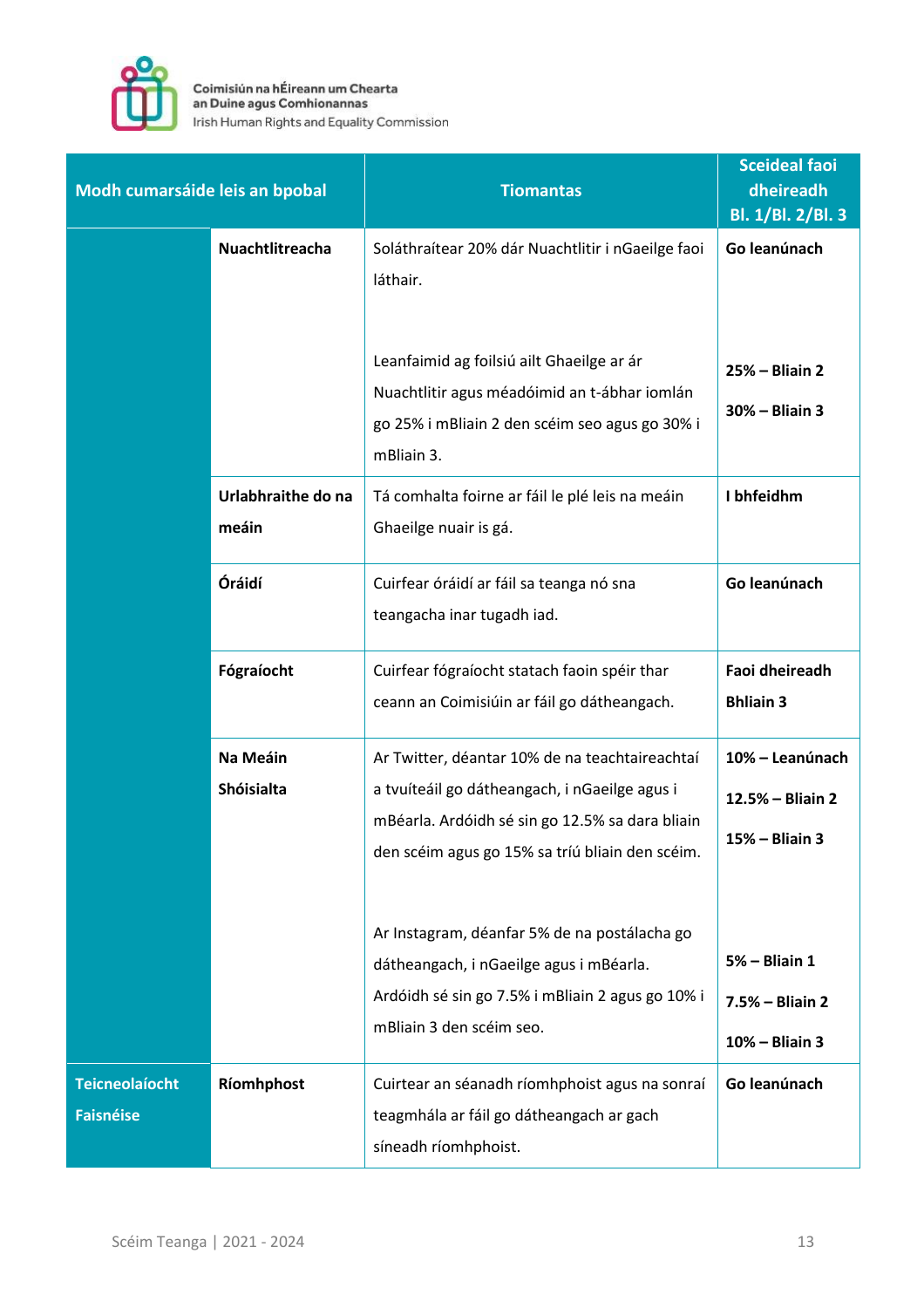

| Modh cumarsáide leis an bpobal | <b>Tiomantas</b>                                                                                                                                                                                                                                                   | <b>Sceideal faoi</b><br>dheireadh<br>Bl. 1/Bl. 2/Bl. 3 |
|--------------------------------|--------------------------------------------------------------------------------------------------------------------------------------------------------------------------------------------------------------------------------------------------------------------|--------------------------------------------------------|
|                                | Faoi dheireadh Bhliain 1, cuirtear an grád agus<br>ainm na foirne ar fáil go dátheangach ar gach<br>síneadh ríomhphoist freisin.                                                                                                                                   | <b>Faoi dheireadh</b><br><b>Bhliain 1</b>              |
|                                | Nuashonrófar sínte ríomhphoist chun líne a<br>chur leo a mhíníonn gur féidir Gaeilge a úsáid<br>leis an gcomhalta foirne sin.                                                                                                                                      | Faoi dheireadh<br><b>Bhliain 1</b>                     |
|                                | Faoi dheireadh Bhliain 1, molfaimid don<br>fhoireann gur cheart gach comhfhreagras ar<br>ríomhphost a oscailt agus a dhúnadh i nGaeilge<br>nuair is féidir (.i. A Chara/A Chairde/Le Meas,<br>srl.), fiú nuair a bhíonn an chuid eile den<br>ríomhphost i mBéarla. | Faoi dheireadh<br><b>Bhliain 1</b>                     |
|                                | Cuirfear teachtaireachtaí As Oifig nó<br>Uathfhreagraí ar fáil go dátheangach ar gach<br>bosca ríomhphoist.                                                                                                                                                        | Faoi dheireadh<br><b>Bhliain 1</b>                     |
|                                | Seolann an Coimisiún freagra i nGaeilge ar aon<br>ríomhphost a fhaightear i nGaeilge de réir Acht<br>na dTeangacha Oifigiúla.                                                                                                                                      | Go leanúnach                                           |
|                                | Tá seoladh ríomhphoist i bhfeidhm chun dul i<br>ngleic le haon cheist a chuirtear chuig 'Do<br>Chearta' i nGaeilge - cearta@ihrec.ie                                                                                                                               | Go leanúnach                                           |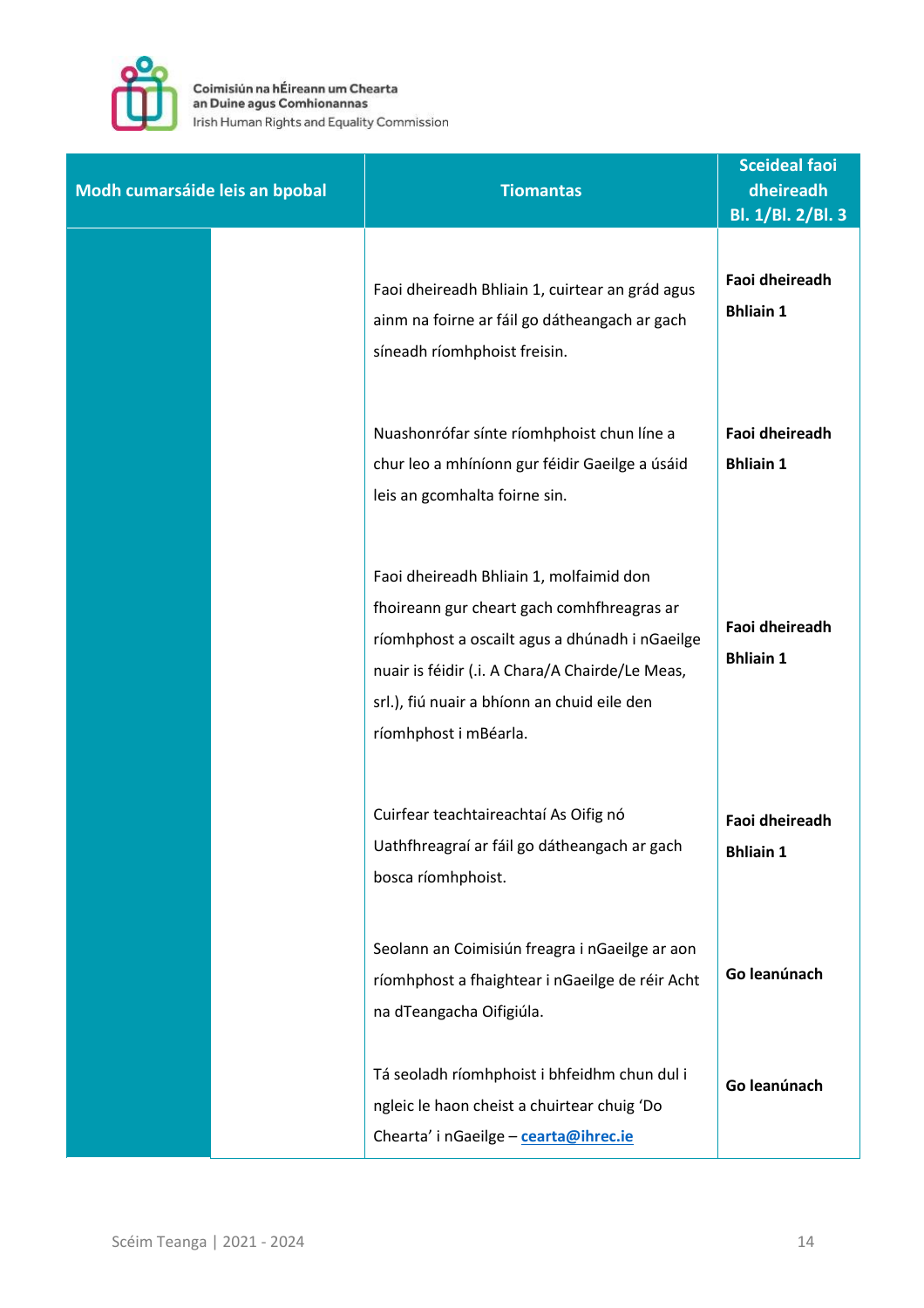

| Modh cumarsáide leis an bpobal |                 | <b>Tiomantas</b>                                                                                                                                                                                                                                                                                                                                                                                                                                                                   | <b>Sceideal faoi</b><br>dheireadh<br>Bl. 1/Bl. 2/Bl. 3 |
|--------------------------------|-----------------|------------------------------------------------------------------------------------------------------------------------------------------------------------------------------------------------------------------------------------------------------------------------------------------------------------------------------------------------------------------------------------------------------------------------------------------------------------------------------------|--------------------------------------------------------|
|                                | Suíomh gréasáin | Cuirfear an t-eolas statach ar shuíomh gréasáin                                                                                                                                                                                                                                                                                                                                                                                                                                    | I bhfeidhm agus                                        |
|                                |                 | an Choimisiúin ar fáil go dátheangach ar na croí-                                                                                                                                                                                                                                                                                                                                                                                                                                  | Go leanúnach                                           |
|                                |                 | leathanaigh lamairne.<br>Cuirfear tiomantas i bhfeidhm chun rannóg nua                                                                                                                                                                                                                                                                                                                                                                                                             |                                                        |
|                                |                 | 'Do Chearta' ar an suíomh gréasáin a aistriú. Is                                                                                                                                                                                                                                                                                                                                                                                                                                   | <b>Bliain 2</b>                                        |
|                                |                 | rannóg eolais idirghníomhach a phléann leis an                                                                                                                                                                                                                                                                                                                                                                                                                                     |                                                        |
|                                |                 | bpobal iad na leathanaigh 'Do Chearta' agus is                                                                                                                                                                                                                                                                                                                                                                                                                                     |                                                        |
|                                |                 | cuid mhór dár leathanaigh statacha iad.                                                                                                                                                                                                                                                                                                                                                                                                                                            |                                                        |
|                                |                 | Cuirfear nós imeachta i bhfeidhm chun a<br>chinntiú go ndéantar monatóireacht ar an eolas<br>sin agus go gcothaítear é chun a chinntiú go<br>bhfuil an t-ábhar agus na naisc Ghaeilge<br>comhsheasmhach lena macasamhail i mBéarla.<br>Tá rogha teangacha ar fáil ar leathanach tosaigh<br>an tsuímh gréasáin.<br>Cuirfear rogha chun athrú idir na teangacha ar<br>leathanaigh statacha an tsuímh gréasáin ionas<br>gur féidir aistriú idir na leaganacha Gaeilge agus<br>Béarla. | Go leanúnach<br>I bhfeidhm<br>Go leanúnach             |
|                                | <b>Córais</b>   | Beidh aon chóras nua ríomhaireachta a                                                                                                                                                                                                                                                                                                                                                                                                                                              | Go leanúnach                                           |
|                                | Ríomhaireachta  | shuiteálfar in ann an Ghaeilge a úsáid.                                                                                                                                                                                                                                                                                                                                                                                                                                            |                                                        |
|                                | Seirbhísí       | Níl aon seirbhís idirghníomhach ag an                                                                                                                                                                                                                                                                                                                                                                                                                                              | De réir mar is gá                                      |
|                                | Idirghníomhacha | gCoimisiún faoi láthair. Tabharfar aon seirbhís                                                                                                                                                                                                                                                                                                                                                                                                                                    |                                                        |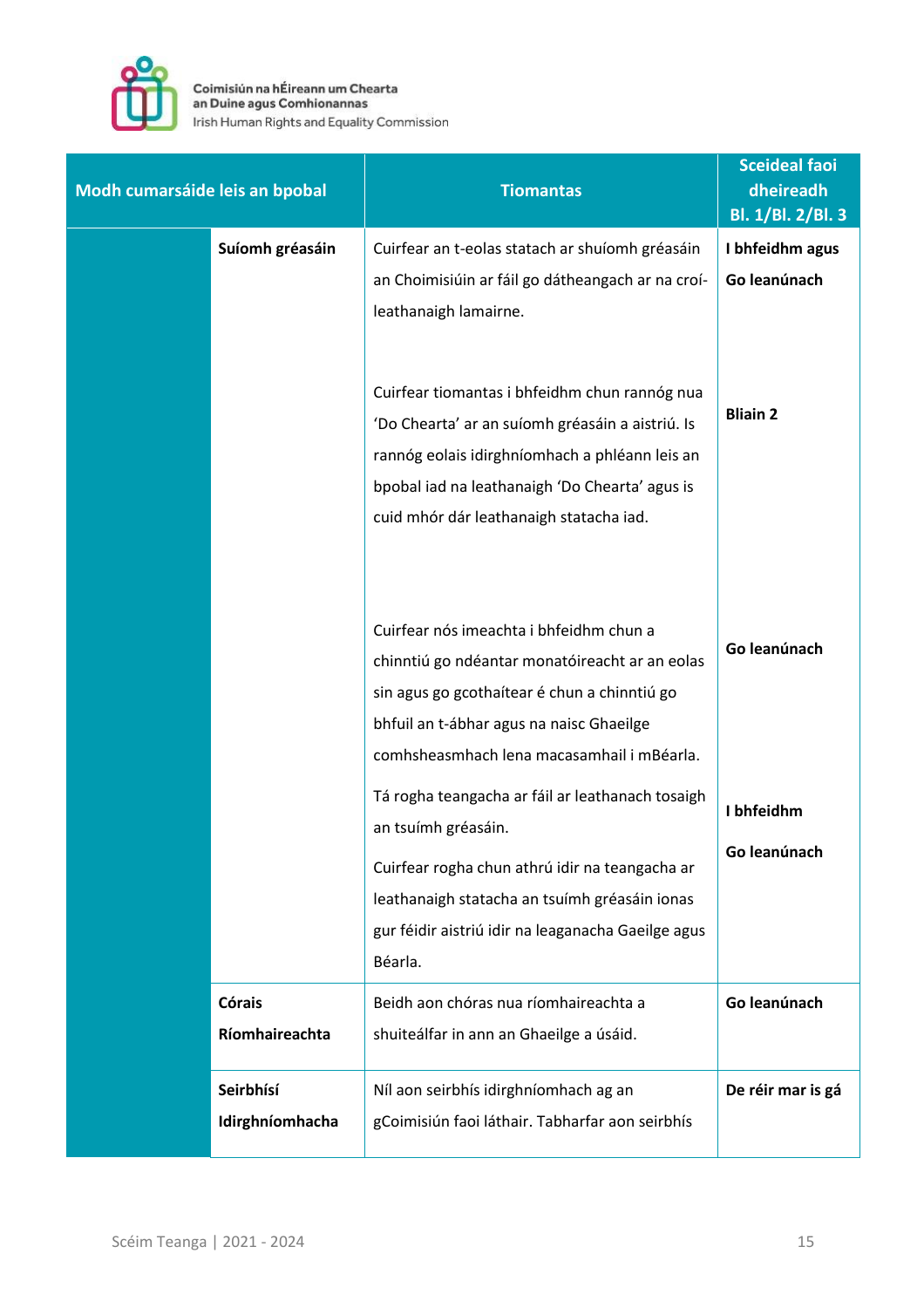

| Modh cumarsáide leis an bpobal |               | <b>Tiomantas</b>                               | <b>Sceideal faoi</b><br>dheireadh<br>Bl. 1/Bl. 2/Bl. 3 |
|--------------------------------|---------------|------------------------------------------------|--------------------------------------------------------|
|                                |               | idirghníomhach nua isteach sa dá theanga nuair |                                                        |
|                                |               | is cuí.                                        |                                                        |
|                                |               |                                                |                                                        |
| <b>An Ghaeltacht</b>           | Cruinnithe    | Reáchtálfar cruinnithe sa Ghaeltacht go        | De réir mar is gá                                      |
|                                |               | dátheangach agus cuirfear an cháipéisíocht ar  |                                                        |
|                                |               | fad ar fáil go dátheangach agus go             |                                                        |
|                                |               | comhuaineach.                                  |                                                        |
|                                | Logainmneacha | Úsáidfidh an Coimisiún logainmneacha oifigiúla | Go leanúnach                                           |
|                                |               | na gceantar Gaeltachta de réir na              |                                                        |
|                                |               | reachtaíochta.                                 |                                                        |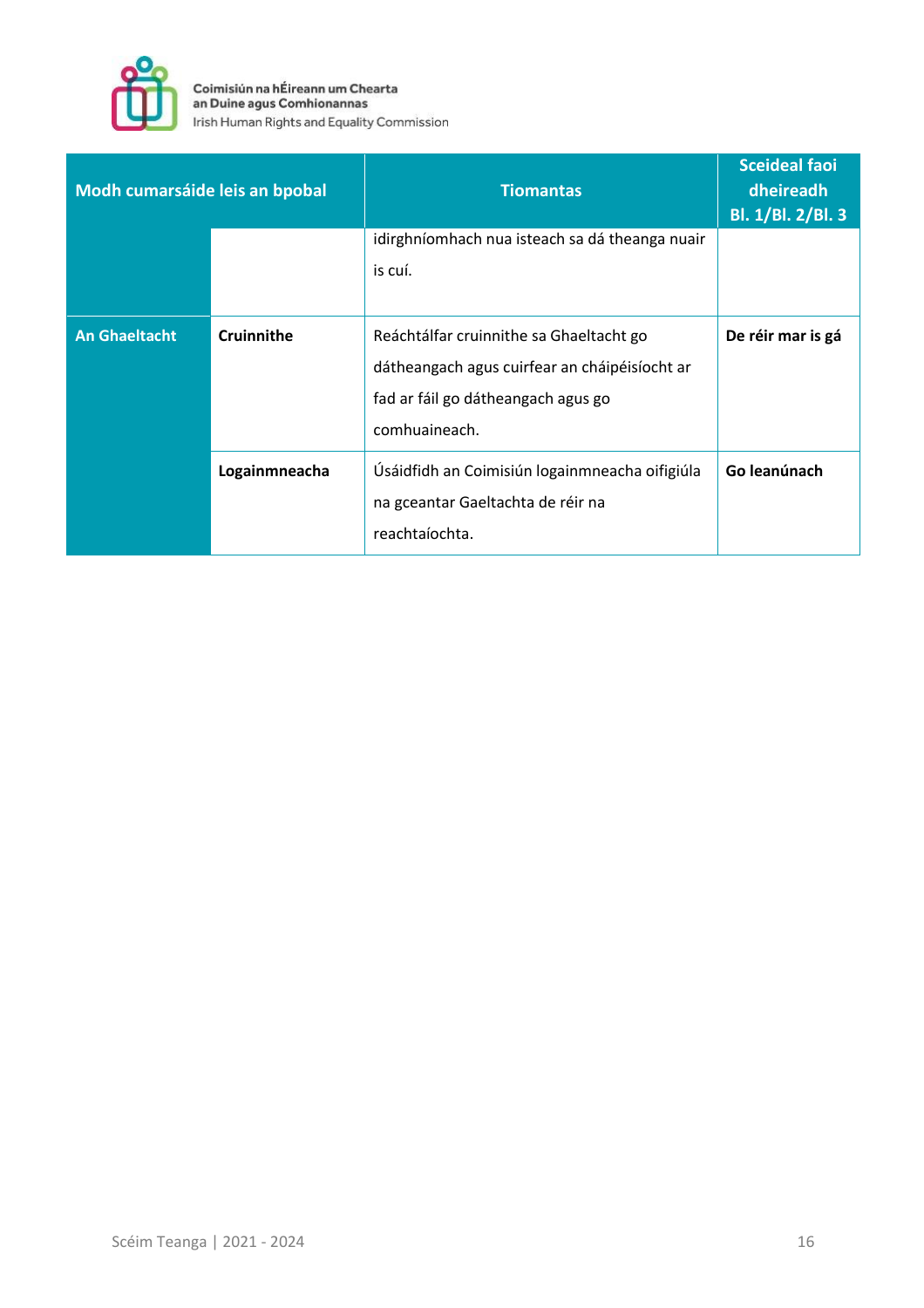

# **Caibidil 5: Ag Feabhsú Soláthar Seirbhísí i nGaeilge sa**

# **Ghaeltacht**

Ag feabhsú soláthar seirbhísí i gceantair Ghaeltachta agus ag cinntiú go ndéanfar teanga oibre den Ghaeilge in oifigí suite sa Ghaeltacht faoi dháta áirithe.

| <b>Gealltanais sa Ghaeltacht</b>                                        |                                                                                                  |                                                    |  |
|-------------------------------------------------------------------------|--------------------------------------------------------------------------------------------------|----------------------------------------------------|--|
| Cur síos ar na seirbhísí sa Ghaeltacht                                  | <b>Gealltanas</b>                                                                                | <b>Amlíne Laistigh de</b><br>Bl. 1 / Bl. 2 / Bl. 3 |  |
| Ní chuirimid seibhísí ar fail go díreach chuig<br>ceantair Ghaeltachta. | Cinnteoidh an Choimisiúin gur i nGaeilge a<br>dhéanfaí aon teagmháil dá dtarlódh sin.            | Leanúnanch                                         |  |
|                                                                         | Bainfear úsáid as Logainmneacha Oifigiúla<br>na gceantar Gaeltachta de réir na<br>reachtaíochta. | Leanúnach                                          |  |

| An Ghaeilge mar theanga oibre sna hoifigí lonnaithe sa Ghaeltacht                                        |                                                   |  |
|----------------------------------------------------------------------------------------------------------|---------------------------------------------------|--|
| <b>Gealltanas</b>                                                                                        | <b>Amlíne Laistigh de</b><br>Bl. 1 / Bl.2 / Bl. 3 |  |
| Níl aon oifig ag Comisiún na hÉireann um Chearta an Duine agus Chomionannas sna<br>ceantair Ghaeltachta. |                                                   |  |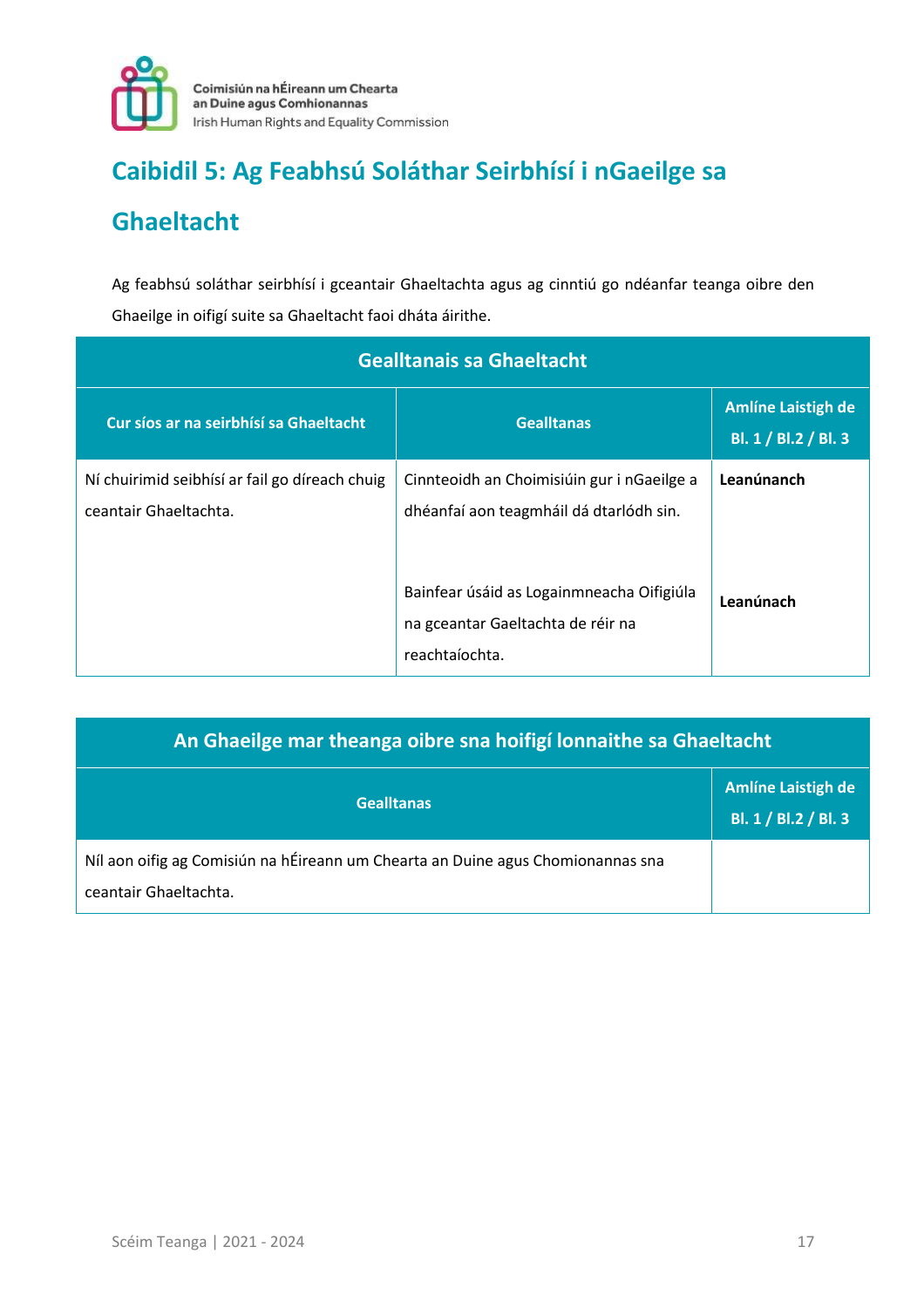

# **Caibidil 6: Ag Feabhsú Inniúlacht sa Ghaeilge**

#### **6.1 Earcaíocht**

Is é earcú foirne le scileanna cumasacha Gaeilge i ngach réimse d'obair Comisiún na hÉireann um Chearta an Duine agus Comhionannas an príomhbhealach a bheidh ann chun barr feabhais a chur ar infhaighteacht seirbhísí i nGaeilge. Beidh aird ag ár bpolasaí earcaíochta, atá faoi réir an chreata de nósanna imeachta comhaontaithe náisiúnta d'earcaíocht, ar an ngá chun inniúlacht Gaeilge a fheabhsú ar bhonn céimnithe.

Cuirfear pacáiste ionduchtúcháin ina mbeidh cóip dár scéim chomhaontaithe, ar fáil do gach ball foirne chun a chinntiú go mbeidh siad ar an eolas faoinár ngealltanais faoin reachtaíocht.

#### **6.2 Oiliúint agus Forbairt**

Tá Coimisiún na hÉireann um Chearta an Duine agus Comhionannas tiomanta deiseanna a chur ar fail don fhoireann chun freastal ar chúrsaí oiliúna Gaeilge atá creidiúnaithe go cuí, de réir ár n-acmhainní. Cuirfear an fhoireann iomlán ar an eolas faoi áiseanna/dheiseanna chun a n-inniúlacht sa Ghaeilge a fheabhsú.

|                                    |            | <b>Tiomantas</b>                                                                                                                                                                                                              | <b>Sceideal faoi</b><br>dheireadh<br><b>Bl. 1/Bl. 2/Bl. 3</b> |
|------------------------------------|------------|-------------------------------------------------------------------------------------------------------------------------------------------------------------------------------------------------------------------------------|---------------------------------------------------------------|
| <b>Cumas Gaeilge a</b><br>Fheabhsú | Earcaíocht | Spreagfaidh an Coimisiún fostú comhaltaí<br>foirne nua ag a bhfuil inniúlacht sa Ghaeilge.<br>Fógrófar folúntais sa Choimisiún i nGaeilge<br>agus i mBéarla. Beidh an t-eolas ar fad<br>d'iarratasóirí ar fáil sa dá theanga. | Go leanúnach<br>Go leanúnach                                  |
|                                    |            | Féachfaidh an Coimisiún le beirt oifigeach a<br>fhostú ón Sruth Gaeilge chun Seirbhísí                                                                                                                                        | Faoi dheireadh<br><b>Bhliain 2 – Seirbhís</b>                 |
|                                    |            | Fáilteachais agus 'Do Chearta' a chlúdach. Má                                                                                                                                                                                 | 'Do Chearta'                                                  |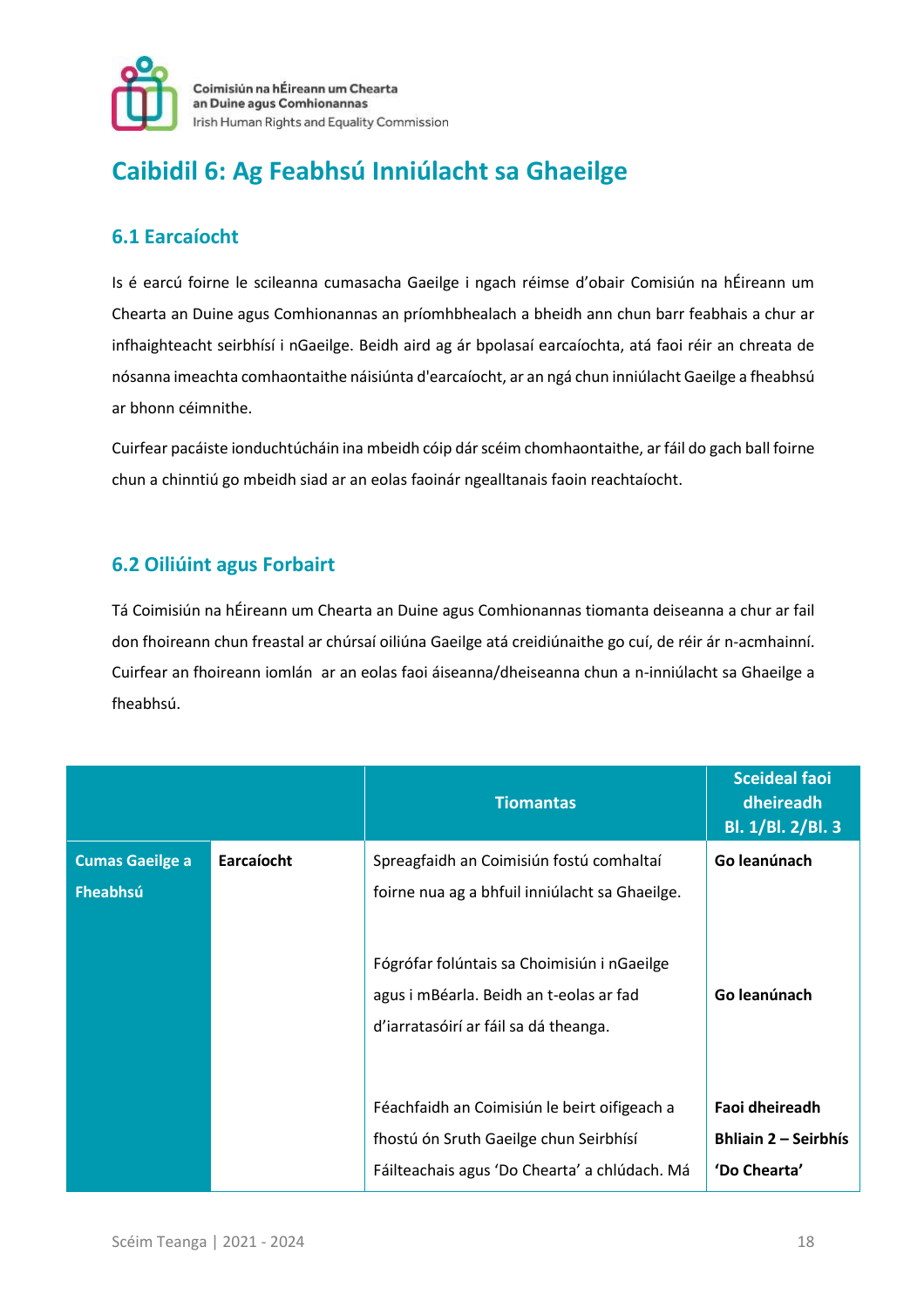

|                                                                            | <b>Tiomantas</b>                                                                                                                                                                                                                                                                                                                                                                               | <b>Sceideal faoi</b><br>dheireadh<br>Bl. 1/Bl. 2/Bl. 3             |
|----------------------------------------------------------------------------|------------------------------------------------------------------------------------------------------------------------------------------------------------------------------------------------------------------------------------------------------------------------------------------------------------------------------------------------------------------------------------------------|--------------------------------------------------------------------|
|                                                                            | thagann folúntais chun cinn i réimsí eile,<br>breithneofar earcú tríd an Sruth Gaeilge de<br>réir mar is gá.                                                                                                                                                                                                                                                                                   | Faoi dheireadh<br><b>Bhliain 3 - Feidhm</b><br><b>Fáilteachais</b> |
|                                                                            | Tabharfaidh an Coimisiún cóip den Scéim<br>Teanga do chomhaltaí foirne nua mar chuid dá<br>bpaca ionduchtúcháin.                                                                                                                                                                                                                                                                               | Go leanúnach                                                       |
| Oiliúint                                                                   | Soláthraítear deiseanna oiliúna agus forbartha<br>Gaeilge don fhoireann.                                                                                                                                                                                                                                                                                                                       | Go leanúnach                                                       |
| Rannpháirtíocht i<br>ngníomhaíochtaí<br>chun an teanga a<br>chur chun cinn | Spreagfar an fhoireann le páirt a ghlacadh i<br>ngníomhaíochtaí cultúrtha teanga. Scaipfear<br>eolas faoi na gníomhaíochtaí agus cuirfear ar<br>fáil don fhoireann é.<br>Faoi Bhliain 2, déanfar iarracht ar leith<br>Seachtain na Gaeilge a chur chun cinn.<br>Soláthrófar ceardlanna neamhfhoirmiúla,<br>seimineáir eolais agus oiliúint don fhoireann<br>chun úsáid na Gaeilge a spreagadh. | Go leanúnach<br><b>Faoi Bhliain 2</b>                              |
| Soláthar acmhainní                                                         | Cuirfear an fhoireann ar an eolas faoi<br>acmhainní teanga ar nós teanglann.ie,<br>téarma.ie agus foclóir.ie.                                                                                                                                                                                                                                                                                  | Go leanúnach                                                       |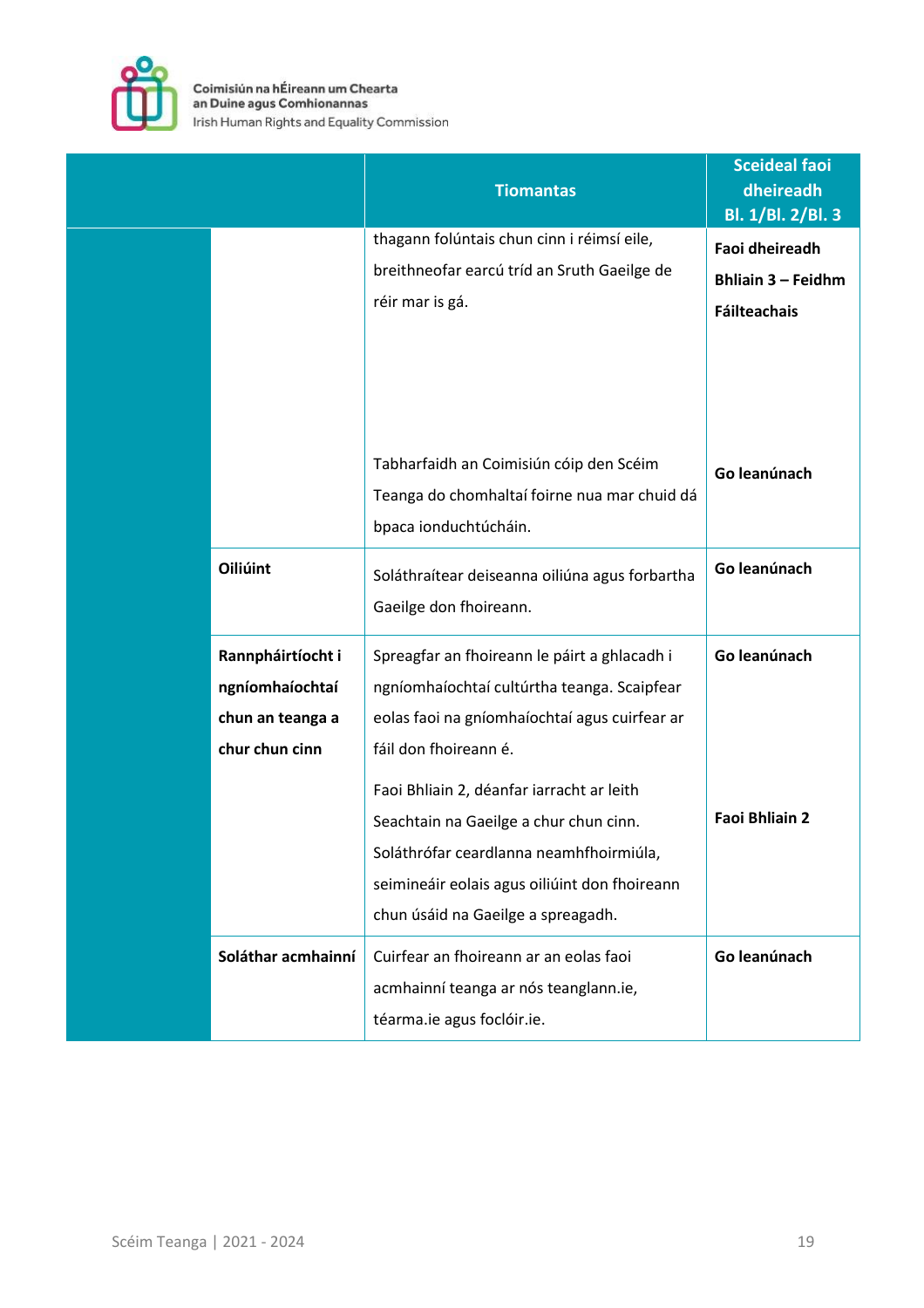

#### **6.3 Poist Shainithe Ghaeilge**

Tá na poist liostáilte thíos sainithe mar phoist a mbaineann riachtanas inniúlachta Gaeilge leo. Tá sé i gceist go mbeidh caighdeáin shonraithe chreidiúnaithe sa Ghaeilge bainte amach ag sealbhóirí na bpost seo i gcomhréir le cúraim an phoist. Nuair a bhí na poist seo á sainiú, tugadh aird ar leith ar phoist atá lonnaithe i gceantair Ghaeltachta agus ar phoist atá lonnaithe i gceantair lasmuigh den Ghaeltacht ach ar phobail Ghaeltachta agus/nó Ghaeilge mórán dá mbonn custaiméirí

| <b>Teideal an Phoist</b>         | Láthair                                          | <b>Pobal</b><br>Gaeltachta/Gaeilge ar a<br>bhfreastalaítear                     | Tabhair le fios cén<br><b>Caighdeán Gaeilge a</b><br>theastaíonn (Bunúsach,<br><b>Idirmheánach Nó</b><br>Ardchaighdeán) |
|----------------------------------|--------------------------------------------------|---------------------------------------------------------------------------------|-------------------------------------------------------------------------------------------------------------------------|
| Feidhm<br>Fáilteachais/Fáilteoir | 16–22 Sráid na<br>Faiche, Baile Átha<br>Cliath 7 | Níl aon cheann sonrach i<br>gceist. Freastalóidh an<br>post ar an ngnáthphobal. | Bunúsach/Idirmheánach                                                                                                   |
| Oifigeach 'Do Chearta'           | 16–22 Sráid na<br>Faiche, Baile Átha<br>Cliath 7 | Níl aon cheann sonrach i<br>gceist. Freastalóidh an<br>post ar an ngnáthphobal. | Idirmheánach/Ardchaig<br>hdeán                                                                                          |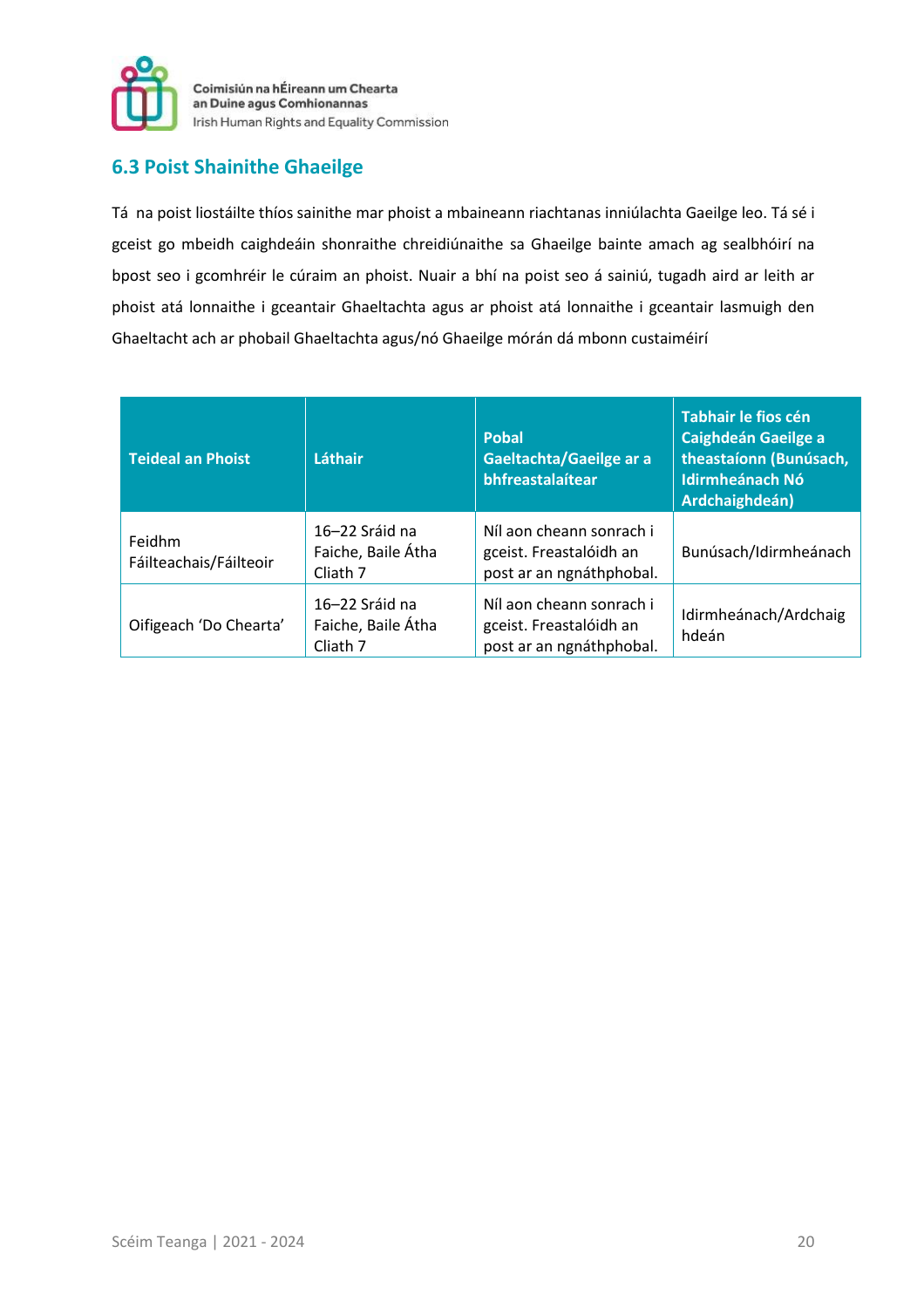

# **Caibidil 7: Monatóireacht agus Athbhreithniú**

Déanfaidh an lucht ardbhainistíochta monatóireacht agus athbhreithniú ar an scéim ar bhonn rialta.

Is í Fern Ní Shíoradáin an teagmhálaí don scéim, R-phost: info@ihrec.ie.

Beidh córas foirmiúil ar fáil chun monatóireacht a dhéanamh ar iarratais ar sheirbhísí i nGaeilge agus beidh cuntas air sin inár dTuarascáil Bhliantúil.